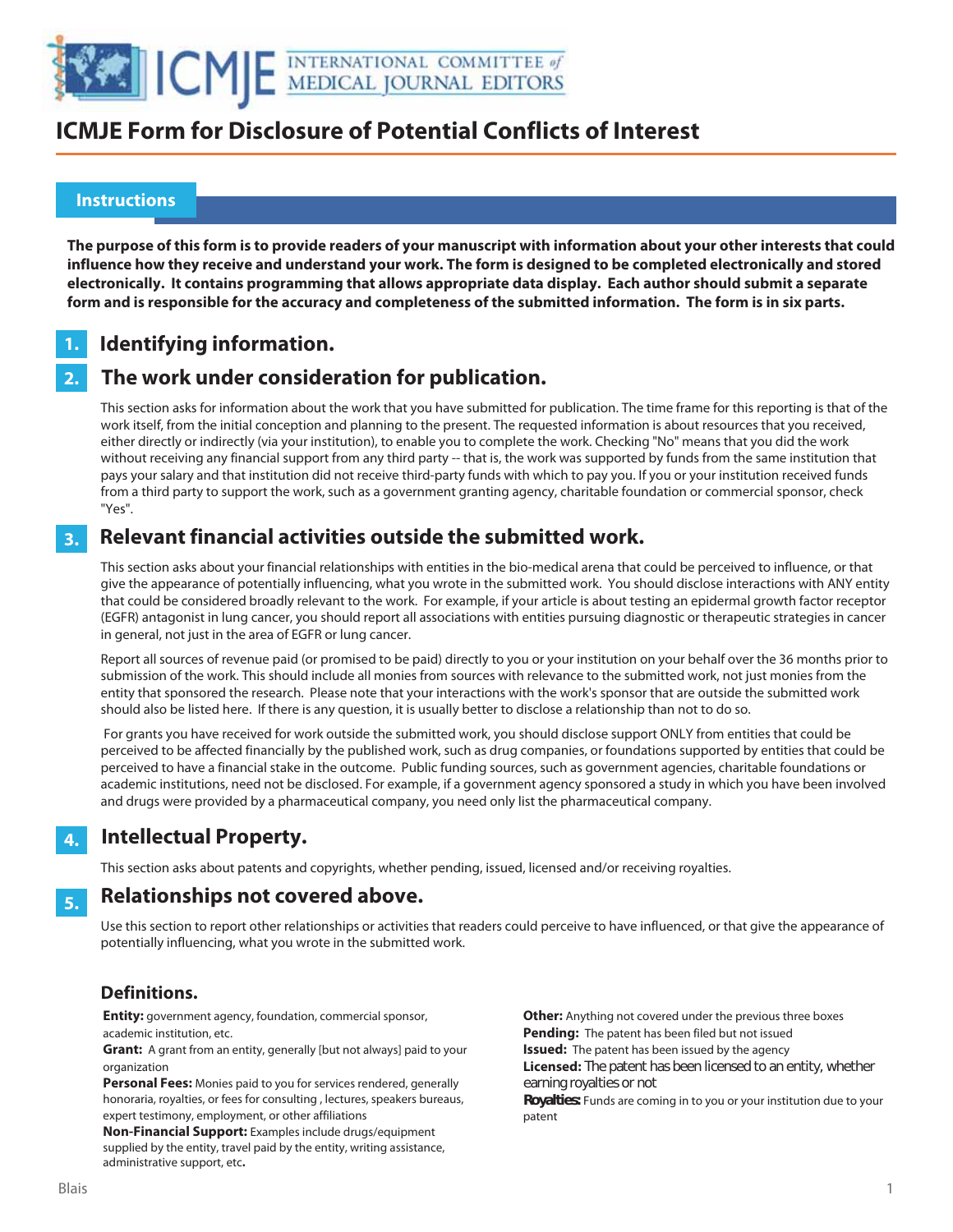

| <b>Section 1.</b>                    | <b>Identifying Information</b>                    |                                                                       |                                                      |
|--------------------------------------|---------------------------------------------------|-----------------------------------------------------------------------|------------------------------------------------------|
| 1. Given Name (First Name)<br>Jaime  |                                                   | 2. Surname (Last Name)<br><b>Blais</b>                                | 3. Date<br>05-September-2017                         |
| 4. Are you the corresponding author? |                                                   | $\sqrt{ NQ}$<br>Yes                                                   | Corresponding Author's Name<br><b>Vicente Torres</b> |
| 5. Manuscript Title                  |                                                   | Tolvaptan in Later-Stage Autosomal Dominant Polycystic Kidney Disease |                                                      |
| 17-10030                             | 6. Manuscript Identifying Number (if you know it) |                                                                       |                                                      |

### **The Work Under Consideration for Publication**

Did you or your institution **at any time** receive payment or services from a third party (government, commercial, private foundation, etc.) for any aspect of the submitted work (including but not limited to grants, data monitoring board, study design, manuscript preparation, statistical analysis, etc.)?

Are there any relevant conflicts of interest?  $\Box$  Yes  $\Box$  No

### **Relevant financial activities outside the submitted work. Section 3. Relevant financial activities outset**

Place a check in the appropriate boxes in the table to indicate whether you have financial relationships (regardless of amount of compensation) with entities as described in the instructions. Use one line for each entity; add as many lines as you need by clicking the "Add +" box. You should report relationships that were **present during the 36 months prior to publication**.

Are there any relevant conflicts of interest?  $\sqrt{\ }$  Yes  $\Box$  No

If yes, please fill out the appropriate information below.

| Name of Entity                                                    | Fees <sup>5</sup> | Grant? Personal Non-Financial Other? Comments<br>Support f |                                                       |  |
|-------------------------------------------------------------------|-------------------|------------------------------------------------------------|-------------------------------------------------------|--|
| Otsuka Pharmaceuticals Development and<br>Commercialization, Inc. |                   |                                                            | I am an employee and I receive salary<br>and benefits |  |

**Intellectual Property -- Patents & Copyrights**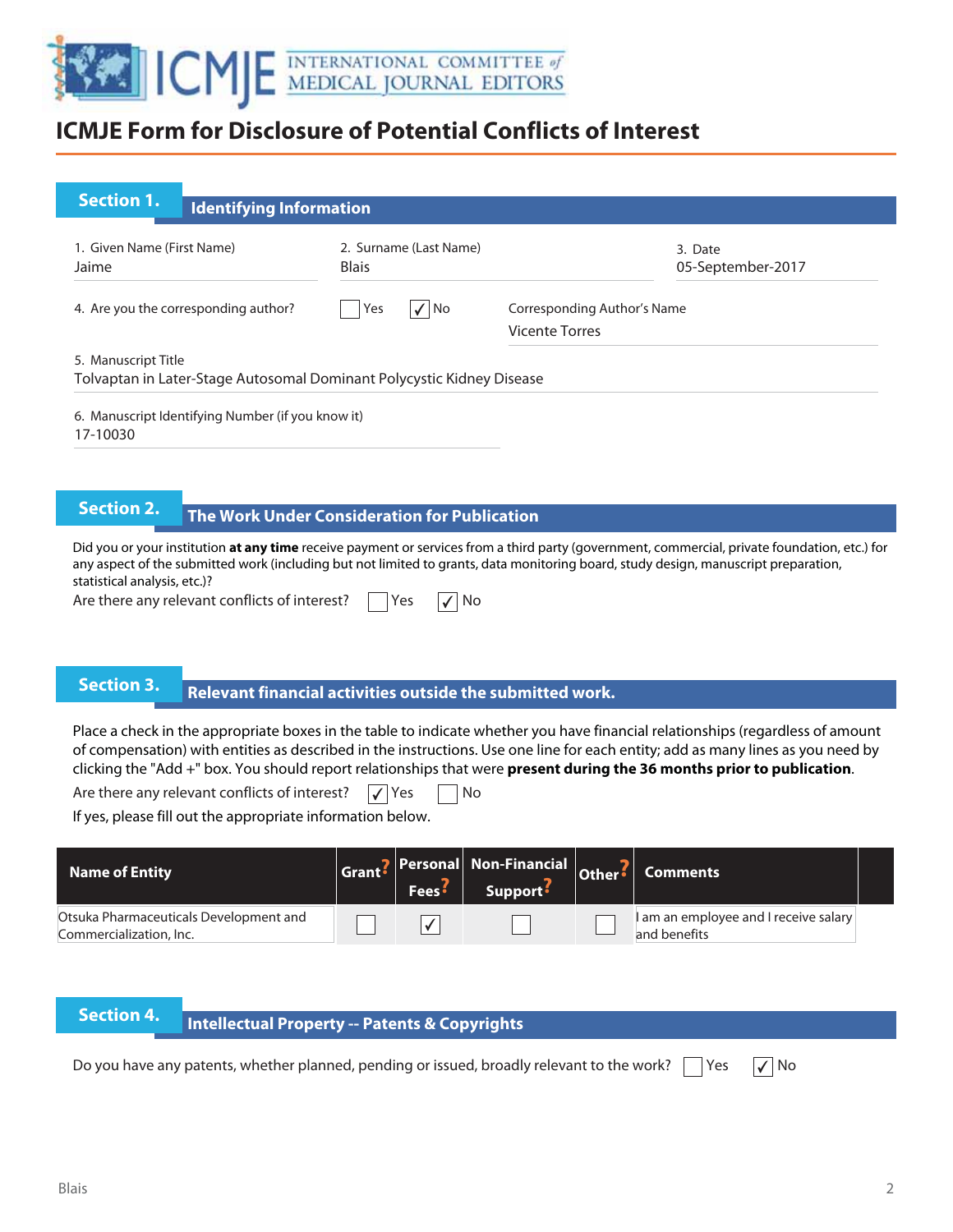

### **Section 5.** Relationships not covered above

Are there other relationships or activities that readers could perceive to have influenced, or that give the appearance of potentially influencing, what you wrote in the submitted work?

Yes, the following relationships/conditions/circumstances are present (explain below):

 $\sqrt{\ }$  No other relationships/conditions/circumstances that present a potential conflict of interest

At the time of manuscript acceptance, journals will ask authors to confirm and, if necessary, update their disclosure statements. On occasion, journals may ask authors to disclose further information about reported relationships.

### **Section 6. Disclosure Statement**

Based on the above disclosures, this form will automatically generate a disclosure statement, which will appear in the box below.

Dr. Blais reports personal fees from Otsuka Pharmaceuticals Development and Commercialization, Inc. outside the submitted work.

### **Evaluation and Feedback**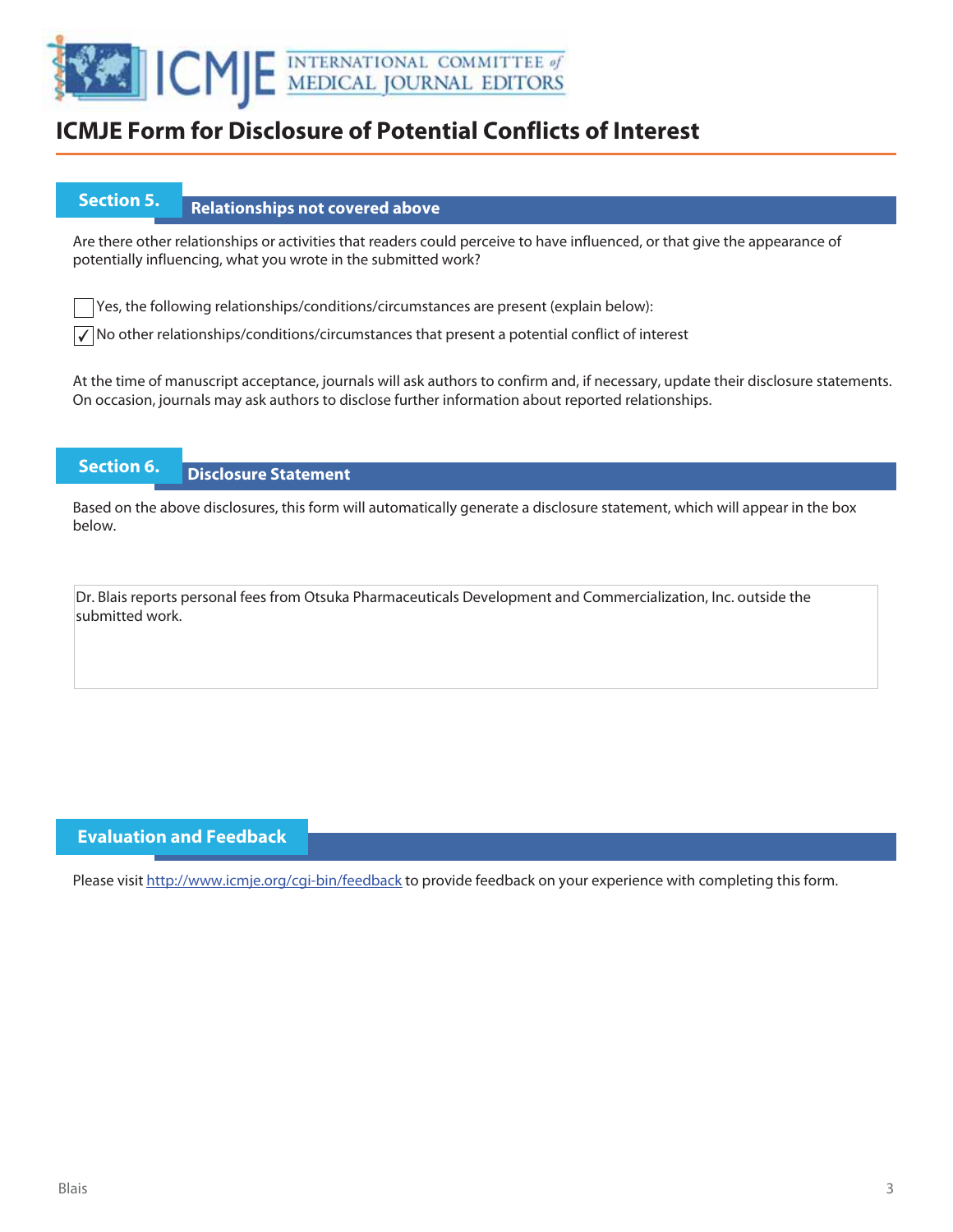

#### **Instructions**

 

> **The purpose of this form is to provide readers of your manuscript with information about your other interests that could influence how they receive and understand your work. The form is designed to be completed electronically and stored electronically. It contains programming that allows appropriate data display. Each author should submit a separate form and is responsible for the accuracy and completeness of the submitted information. The form is in six parts.**

#### **Identifying information. 1.**

#### **The work under consideration for publication. 2.**

This section asks for information about the work that you have submitted for publication. The time frame for this reporting is that of the work itself, from the initial conception and planning to the present. The requested information is about resources that you received, either directly or indirectly (via your institution), to enable you to complete the work. Checking "No" means that you did the work without receiving any financial support from any third party -- that is, the work was supported by funds from the same institution that pays your salary and that institution did not receive third-party funds with which to pay you. If you or your institution received funds from a third party to support the work, such as a government granting agency, charitable foundation or commercial sponsor, check "Yes".

#### **Relevant financial activities outside the submitted work. 3.**

This section asks about your financial relationships with entities in the bio-medical arena that could be perceived to influence, or that give the appearance of potentially influencing, what you wrote in the submitted work. You should disclose interactions with ANY entity that could be considered broadly relevant to the work. For example, if your article is about testing an epidermal growth factor receptor (EGFR) antagonist in lung cancer, you should report all associations with entities pursuing diagnostic or therapeutic strategies in cancer in general, not just in the area of EGFR or lung cancer.

Report all sources of revenue paid (or promised to be paid) directly to you or your institution on your behalf over the 36 months prior to submission of the work. This should include all monies from sources with relevance to the submitted work, not just monies from the entity that sponsored the research. Please note that your interactions with the work's sponsor that are outside the submitted work should also be listed here. If there is any question, it is usually better to disclose a relationship than not to do so.

 For grants you have received for work outside the submitted work, you should disclose support ONLY from entities that could be perceived to be affected financially by the published work, such as drug companies, or foundations supported by entities that could be perceived to have a financial stake in the outcome. Public funding sources, such as government agencies, charitable foundations or academic institutions, need not be disclosed. For example, if a government agency sponsored a study in which you have been involved and drugs were provided by a pharmaceutical company, you need only list the pharmaceutical company.

#### **Intellectual Property. 4.**

This section asks about patents and copyrights, whether pending, issued, licensed and/or receiving royalties.

#### **Relationships not covered above. 5.**

Use this section to report other relationships or activities that readers could perceive to have influenced, or that give the appearance of potentially influencing, what you wrote in the submitted work.

### **Definitions.**

**Entity:** government agency, foundation, commercial sponsor, academic institution, etc.

**Grant:** A grant from an entity, generally [but not always] paid to your organization

**Personal Fees:** Monies paid to you for services rendered, generally honoraria, royalties, or fees for consulting , lectures, speakers bureaus, expert testimony, employment, or other affiliations

**Non-Financial Support:** Examples include drugs/equipment supplied by the entity, travel paid by the entity, writing assistance, administrative support, etc**.**

**Other:** Anything not covered under the previous three boxes **Pending:** The patent has been filed but not issued **Issued:** The patent has been issued by the agency **Licensed:** The patent has been licensed to an entity, whether earning royalties or not **Royalties:** Funds are coming in to you or your institution due to your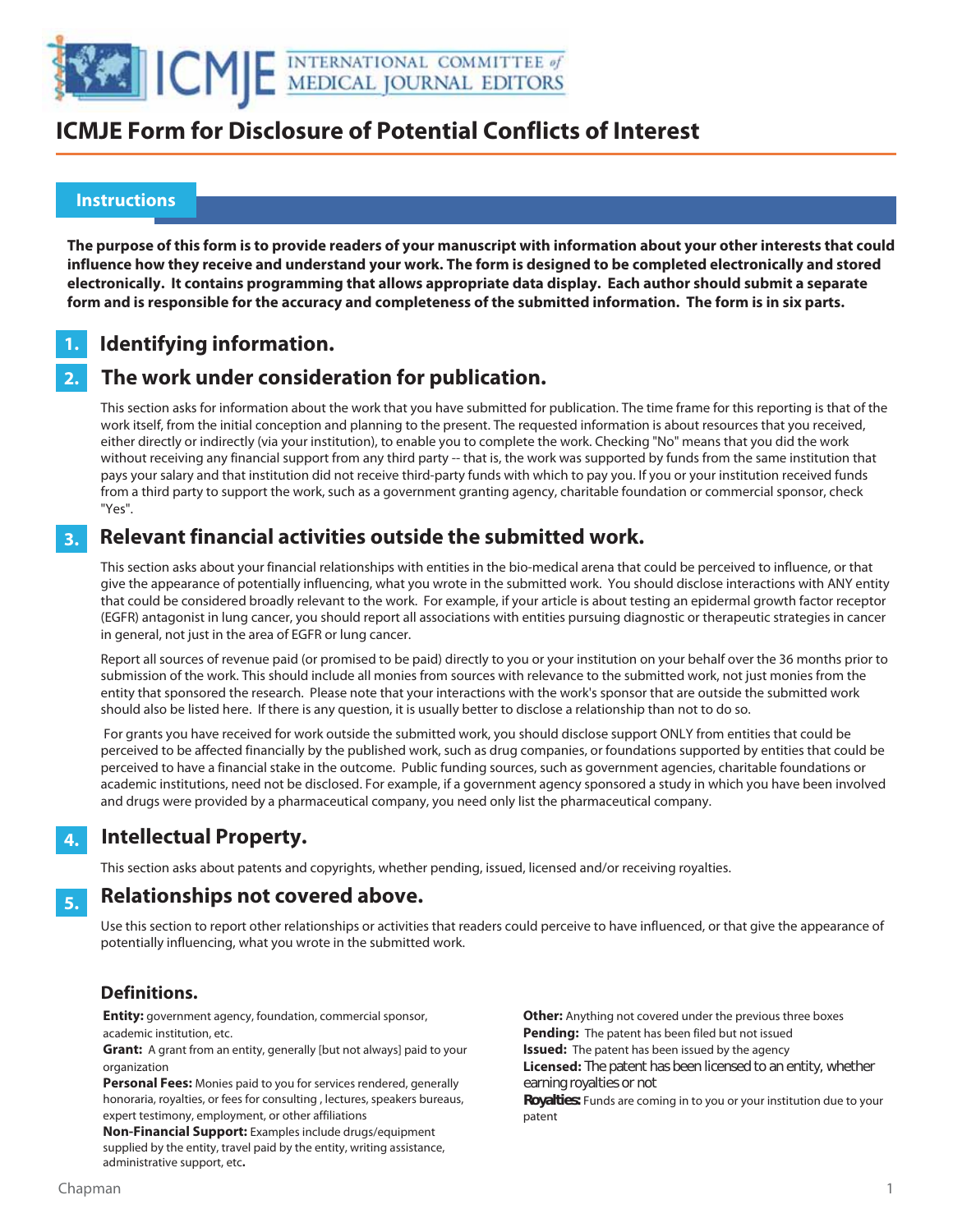

| <b>Section 1.</b>                    | <b>Identifying Information</b>                    |                                                                       |                                                      |
|--------------------------------------|---------------------------------------------------|-----------------------------------------------------------------------|------------------------------------------------------|
| 1. Given Name (First Name)<br>Arlene |                                                   | 2. Surname (Last Name)<br>Chapman                                     | 3. Date<br>27-August-2017                            |
| 4. Are you the corresponding author? |                                                   | Yes<br>  No<br>$\checkmark$                                           | Corresponding Author's Name<br><b>Vicente Torres</b> |
| 5. Manuscript Title                  |                                                   | Tolvaptan in Later-Stage Autosomal Dominant Polycystic Kidney Disease |                                                      |
| 17-10030                             | 6. Manuscript Identifying Number (if you know it) |                                                                       |                                                      |

**The Work Under Consideration for Publication** 

Did you or your institution **at any time** receive payment or services from a third party (government, commercial, private foundation, etc.) for any aspect of the submitted work (including but not limited to grants, data monitoring board, study design, manuscript preparation, statistical analysis, etc.)?

Are there any relevant conflicts of interest?  $\Box$  Yes  $\Box$  No

# **Relevant financial activities outside the submitted work. Section 3. Relevant financial activities outset**

Place a check in the appropriate boxes in the table to indicate whether you have financial relationships (regardless of amount of compensation) with entities as described in the instructions. Use one line for each entity; add as many lines as you need by clicking the "Add +" box. You should report relationships that were **present during the 36 months prior to publication**.

Are there any relevant conflicts of interest?  $\sqrt{\ }$  Yes  $\Box$  No

If yes, please fill out the appropriate information below.

| <b>Name of Entity</b>  | <b>Fees</b> | Grant? Personal Non-Financial Other? Comments<br>Support <sup>:</sup> |                                  |  |
|------------------------|-------------|-----------------------------------------------------------------------|----------------------------------|--|
| Otsuka Pharmaceuticals |             |                                                                       | Steering Committee Member Otsuka |  |

| <b>Section 4.</b> | Intellectual Property -- Patents & Copyrights                                                                       |  |
|-------------------|---------------------------------------------------------------------------------------------------------------------|--|
|                   | Do you have any patents, whether planned, pending or issued, broadly relevant to the work?     Yes $ \sqrt{\ } $ No |  |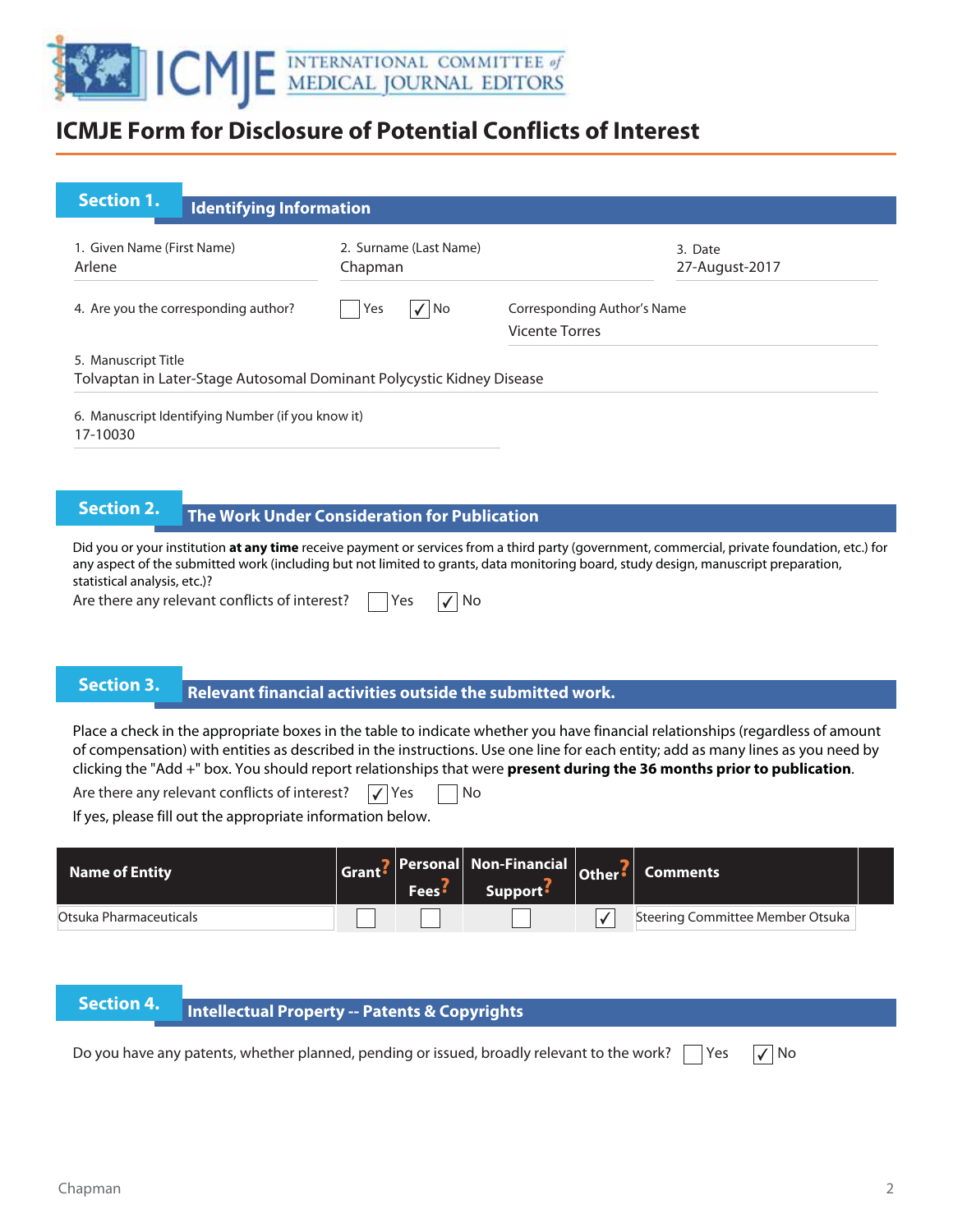

### **Section 5.** Relationships not covered above

Are there other relationships or activities that readers could perceive to have influenced, or that give the appearance of potentially influencing, what you wrote in the submitted work?

Yes, the following relationships/conditions/circumstances are present (explain below):

 $\sqrt{\ }$  No other relationships/conditions/circumstances that present a potential conflict of interest

At the time of manuscript acceptance, journals will ask authors to confirm and, if necessary, update their disclosure statements. On occasion, journals may ask authors to disclose further information about reported relationships.

### **Section 6. Disclosure Statement**

Based on the above disclosures, this form will automatically generate a disclosure statement, which will appear in the box below.

Dr. Chapman reports other from Otsuka Pharmaceuticals outside the submitted work.

### **Evaluation and Feedback**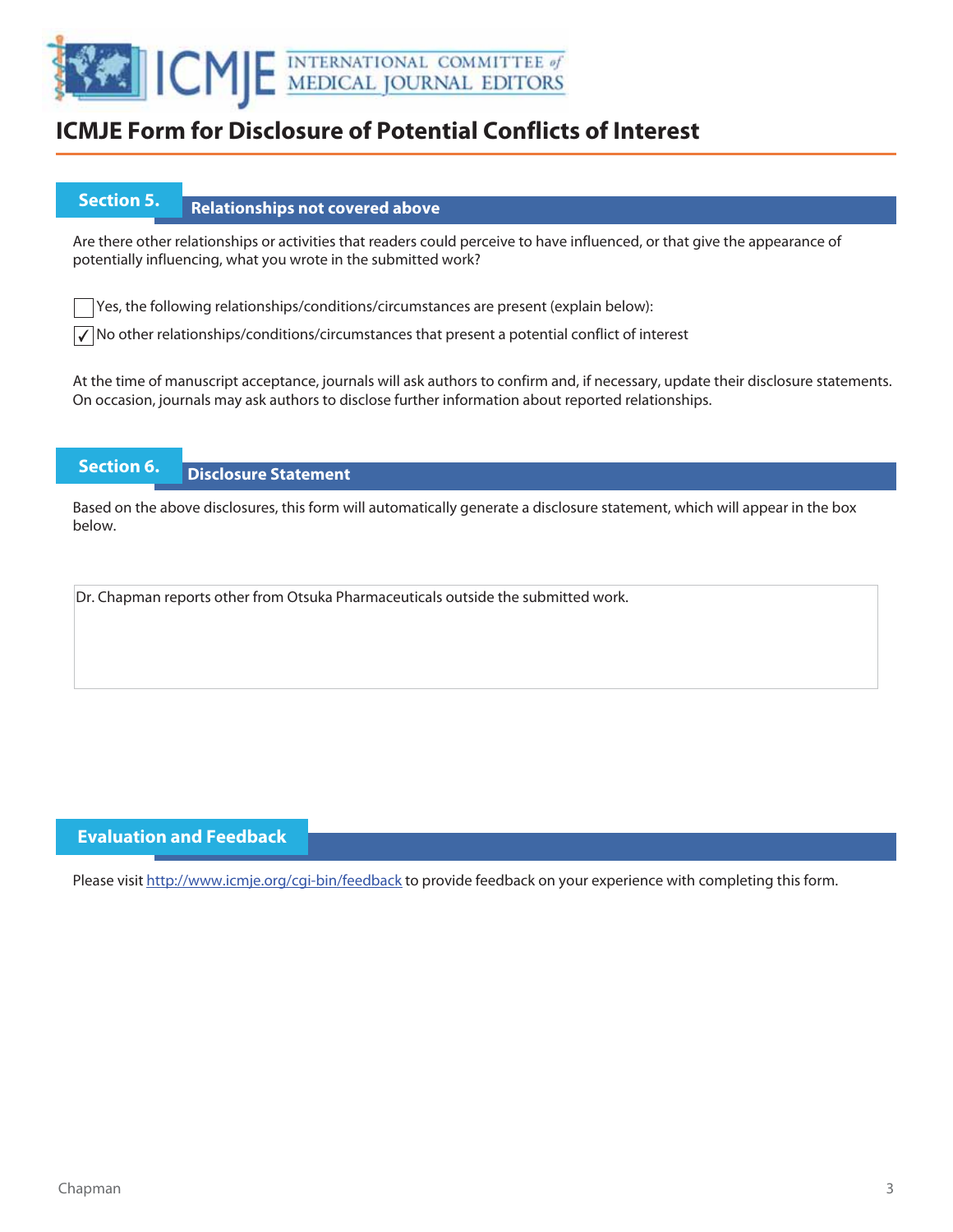

#### **Instructions**

 

> **The purpose of this form is to provide readers of your manuscript with information about your other interests that could influence how they receive and understand your work. The form is designed to be completed electronically and stored electronically. It contains programming that allows appropriate data display. Each author should submit a separate form and is responsible for the accuracy and completeness of the submitted information. The form is in six parts.**

#### **Identifying information. 1.**

#### **The work under consideration for publication. 2.**

This section asks for information about the work that you have submitted for publication. The time frame for this reporting is that of the work itself, from the initial conception and planning to the present. The requested information is about resources that you received, either directly or indirectly (via your institution), to enable you to complete the work. Checking "No" means that you did the work without receiving any financial support from any third party -- that is, the work was supported by funds from the same institution that pays your salary and that institution did not receive third-party funds with which to pay you. If you or your institution received funds from a third party to support the work, such as a government granting agency, charitable foundation or commercial sponsor, check "Yes".

#### **Relevant financial activities outside the submitted work. 3.**

This section asks about your financial relationships with entities in the bio-medical arena that could be perceived to influence, or that give the appearance of potentially influencing, what you wrote in the submitted work. You should disclose interactions with ANY entity that could be considered broadly relevant to the work. For example, if your article is about testing an epidermal growth factor receptor (EGFR) antagonist in lung cancer, you should report all associations with entities pursuing diagnostic or therapeutic strategies in cancer in general, not just in the area of EGFR or lung cancer.

Report all sources of revenue paid (or promised to be paid) directly to you or your institution on your behalf over the 36 months prior to submission of the work. This should include all monies from sources with relevance to the submitted work, not just monies from the entity that sponsored the research. Please note that your interactions with the work's sponsor that are outside the submitted work should also be listed here. If there is any question, it is usually better to disclose a relationship than not to do so.

 For grants you have received for work outside the submitted work, you should disclose support ONLY from entities that could be perceived to be affected financially by the published work, such as drug companies, or foundations supported by entities that could be perceived to have a financial stake in the outcome. Public funding sources, such as government agencies, charitable foundations or academic institutions, need not be disclosed. For example, if a government agency sponsored a study in which you have been involved and drugs were provided by a pharmaceutical company, you need only list the pharmaceutical company.

#### **Intellectual Property. 4.**

This section asks about patents and copyrights, whether pending, issued, licensed and/or receiving royalties.

#### **Relationships not covered above. 5.**

Use this section to report other relationships or activities that readers could perceive to have influenced, or that give the appearance of potentially influencing, what you wrote in the submitted work.

### **Definitions.**

**Entity:** government agency, foundation, commercial sponsor, academic institution, etc.

**Grant:** A grant from an entity, generally [but not always] paid to your organization

**Personal Fees:** Monies paid to you for services rendered, generally honoraria, royalties, or fees for consulting , lectures, speakers bureaus, expert testimony, employment, or other affiliations

**Non-Financial Support:** Examples include drugs/equipment supplied by the entity, travel paid by the entity, writing assistance, administrative support, etc**.**

**Other:** Anything not covered under the previous three boxes **Pending:** The patent has been filed but not issued **Issued:** The patent has been issued by the agency **Licensed:** The patent has been licensed to an entity, whether earning royalties or not **Royalties:** Funds are coming in to you or your institution due to your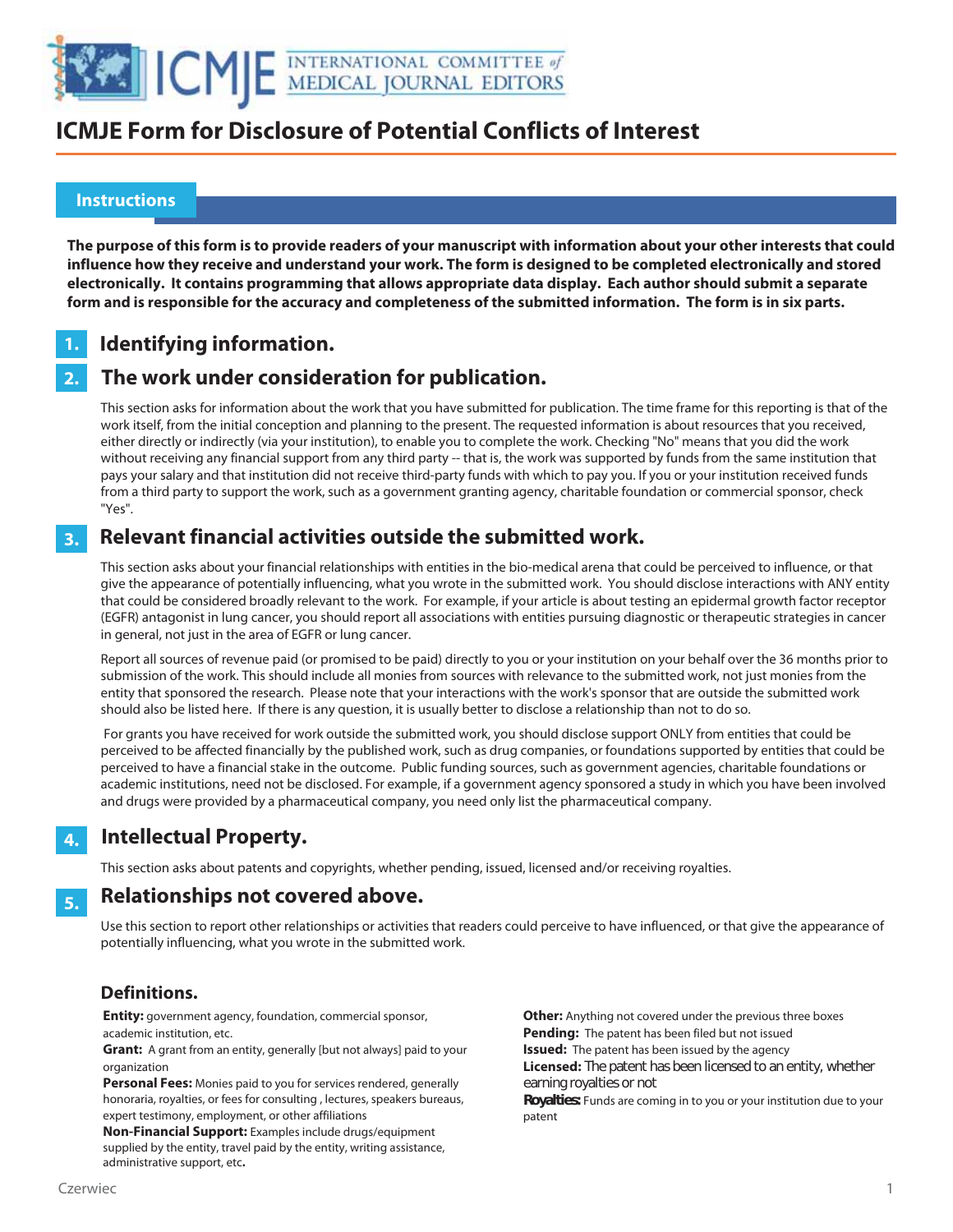

| <b>Section 1.</b>                               | <b>Identifying Information</b>                    |                                                                       |                                                  |
|-------------------------------------------------|---------------------------------------------------|-----------------------------------------------------------------------|--------------------------------------------------|
| 1. Given Name (First Name)<br>Frank<br>Czerwiec |                                                   | 2. Surname (Last Name)                                                | 3. Date<br>05-September-2017                     |
| 4. Are you the corresponding author?            |                                                   | $\sqrt{ N}$<br>Yes                                                    | Corresponding Author's Name<br>Vicente E. Torres |
| 5. Manuscript Title                             |                                                   | Tolvaptan in Later-Stage Autosomal Dominant Polycystic Kidney Disease |                                                  |
| 17-10030                                        | 6. Manuscript Identifying Number (if you know it) |                                                                       |                                                  |

**The Work Under Consideration for Publication** 

Did you or your institution **at any time** receive payment or services from a third party (government, commercial, private foundation, etc.) for any aspect of the submitted work (including but not limited to grants, data monitoring board, study design, manuscript preparation, statistical analysis, etc.)?

Are there any relevant conflicts of interest?  $\Box$  Yes  $\Box$  No

# **Relevant financial activities outside the submitted work. Section 3. Relevant financial activities outset**

Place a check in the appropriate boxes in the table to indicate whether you have financial relationships (regardless of amount of compensation) with entities as described in the instructions. Use one line for each entity; add as many lines as you need by clicking the "Add +" box. You should report relationships that were **present during the 36 months prior to publication**.

Are there any relevant conflicts of interest?  $\sqrt{\ }$  Yes  $\Box$  No

If yes, please fill out the appropriate information below.

| Name of Entity                                   | <b>Fees</b> | Grant? Personal Non-Financial Other?<br>Support <sup>:</sup> | <b>Comments</b>                                                                                   |  |
|--------------------------------------------------|-------------|--------------------------------------------------------------|---------------------------------------------------------------------------------------------------|--|
| Otsuka Pharmaceuticals/Otsuka Holding<br>Company |             |                                                              | Frank is an employee of the sponsor<br>and has limited stock in the sponsor's<br>holding company. |  |

**Intellectual Property -- Patents & Copyrights**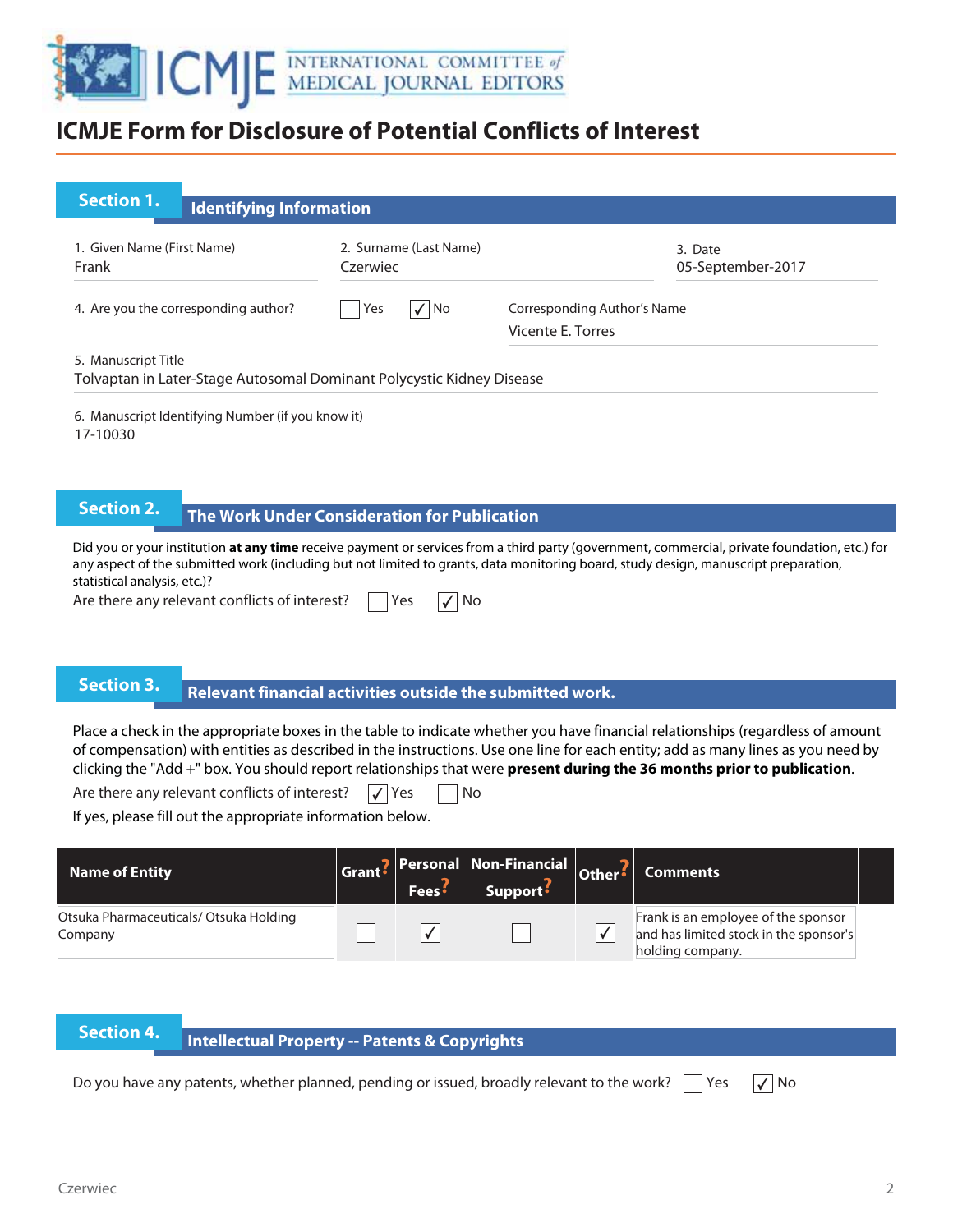

### **Section 5.** Relationships not covered above

Are there other relationships or activities that readers could perceive to have influenced, or that give the appearance of potentially influencing, what you wrote in the submitted work?

Yes, the following relationships/conditions/circumstances are present (explain below):

 $\sqrt{\ }$  No other relationships/conditions/circumstances that present a potential conflict of interest

At the time of manuscript acceptance, journals will ask authors to confirm and, if necessary, update their disclosure statements. On occasion, journals may ask authors to disclose further information about reported relationships.

### **Section 6. Disclosure Statement**

Based on the above disclosures, this form will automatically generate a disclosure statement, which will appear in the box below.

Dr. Czerwiec reports personal fees and other from Otsuka Pharmaceuticals/ Otsuka Holding Company outside the submitted work.

### **Evaluation and Feedback**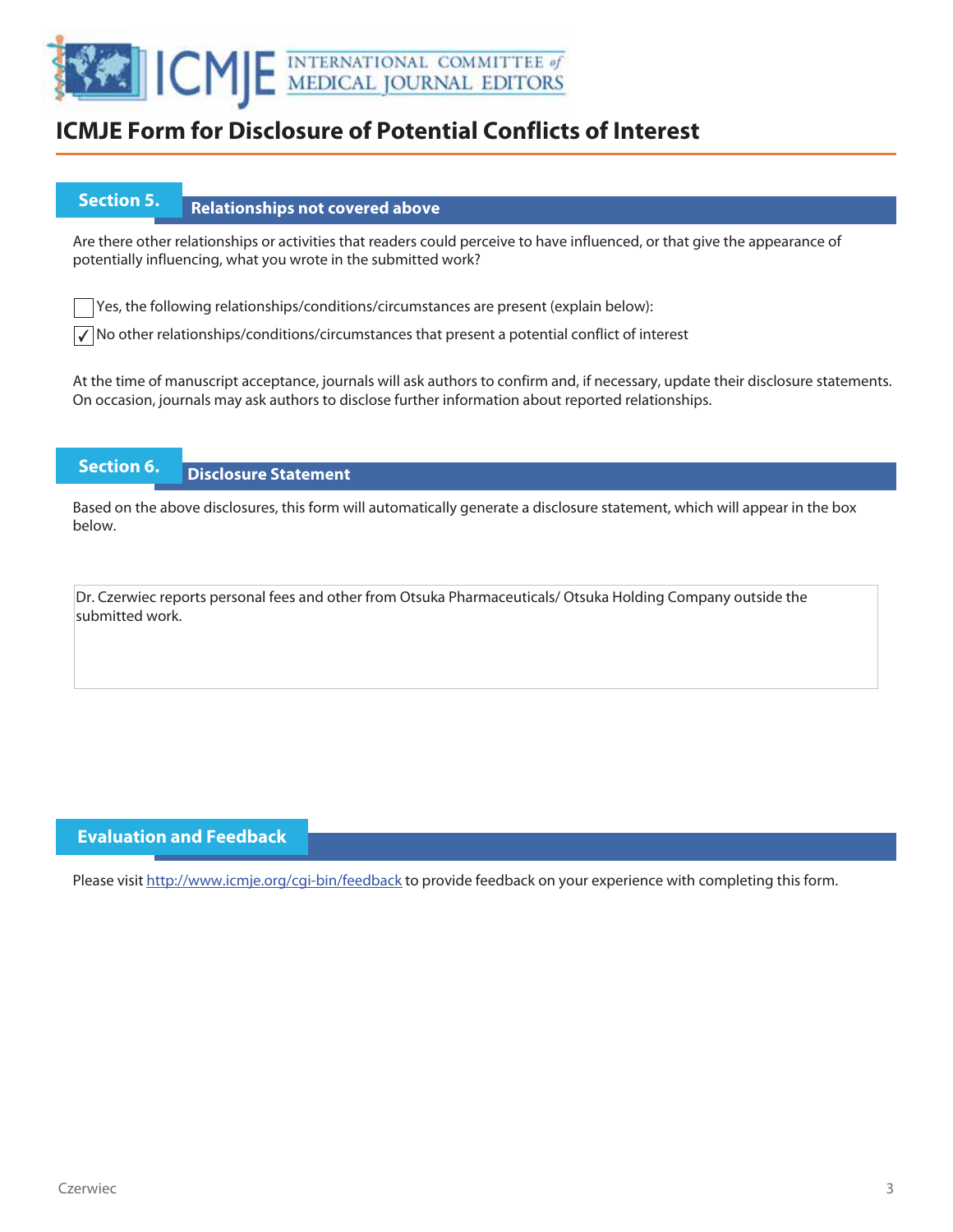

#### **Instructions**

 

> **The purpose of this form is to provide readers of your manuscript with information about your other interests that could influence how they receive and understand your work. The form is designed to be completed electronically and stored electronically. It contains programming that allows appropriate data display. Each author should submit a separate form and is responsible for the accuracy and completeness of the submitted information. The form is in six parts.**

#### **Identifying information. 1.**

#### **The work under consideration for publication. 2.**

This section asks for information about the work that you have submitted for publication. The time frame for this reporting is that of the work itself, from the initial conception and planning to the present. The requested information is about resources that you received, either directly or indirectly (via your institution), to enable you to complete the work. Checking "No" means that you did the work without receiving any financial support from any third party -- that is, the work was supported by funds from the same institution that pays your salary and that institution did not receive third-party funds with which to pay you. If you or your institution received funds from a third party to support the work, such as a government granting agency, charitable foundation or commercial sponsor, check "Yes".

#### **Relevant financial activities outside the submitted work. 3.**

This section asks about your financial relationships with entities in the bio-medical arena that could be perceived to influence, or that give the appearance of potentially influencing, what you wrote in the submitted work. You should disclose interactions with ANY entity that could be considered broadly relevant to the work. For example, if your article is about testing an epidermal growth factor receptor (EGFR) antagonist in lung cancer, you should report all associations with entities pursuing diagnostic or therapeutic strategies in cancer in general, not just in the area of EGFR or lung cancer.

Report all sources of revenue paid (or promised to be paid) directly to you or your institution on your behalf over the 36 months prior to submission of the work. This should include all monies from sources with relevance to the submitted work, not just monies from the entity that sponsored the research. Please note that your interactions with the work's sponsor that are outside the submitted work should also be listed here. If there is any question, it is usually better to disclose a relationship than not to do so.

 For grants you have received for work outside the submitted work, you should disclose support ONLY from entities that could be perceived to be affected financially by the published work, such as drug companies, or foundations supported by entities that could be perceived to have a financial stake in the outcome. Public funding sources, such as government agencies, charitable foundations or academic institutions, need not be disclosed. For example, if a government agency sponsored a study in which you have been involved and drugs were provided by a pharmaceutical company, you need only list the pharmaceutical company.

#### **Intellectual Property. 4.**

This section asks about patents and copyrights, whether pending, issued, licensed and/or receiving royalties.

#### **Relationships not covered above. 5.**

Use this section to report other relationships or activities that readers could perceive to have influenced, or that give the appearance of potentially influencing, what you wrote in the submitted work.

### **Definitions.**

**Entity:** government agency, foundation, commercial sponsor, academic institution, etc.

**Grant:** A grant from an entity, generally [but not always] paid to your organization

**Personal Fees:** Monies paid to you for services rendered, generally honoraria, royalties, or fees for consulting , lectures, speakers bureaus, expert testimony, employment, or other affiliations

**Non-Financial Support:** Examples include drugs/equipment supplied by the entity, travel paid by the entity, writing assistance, administrative support, etc**.**

**Other:** Anything not covered under the previous three boxes **Pending:** The patent has been filed but not issued **Issued:** The patent has been issued by the agency **Licensed:** The patent has been licensed to an entity, whether earning royalties or not **Royalties:** Funds are coming in to you or your institution due to your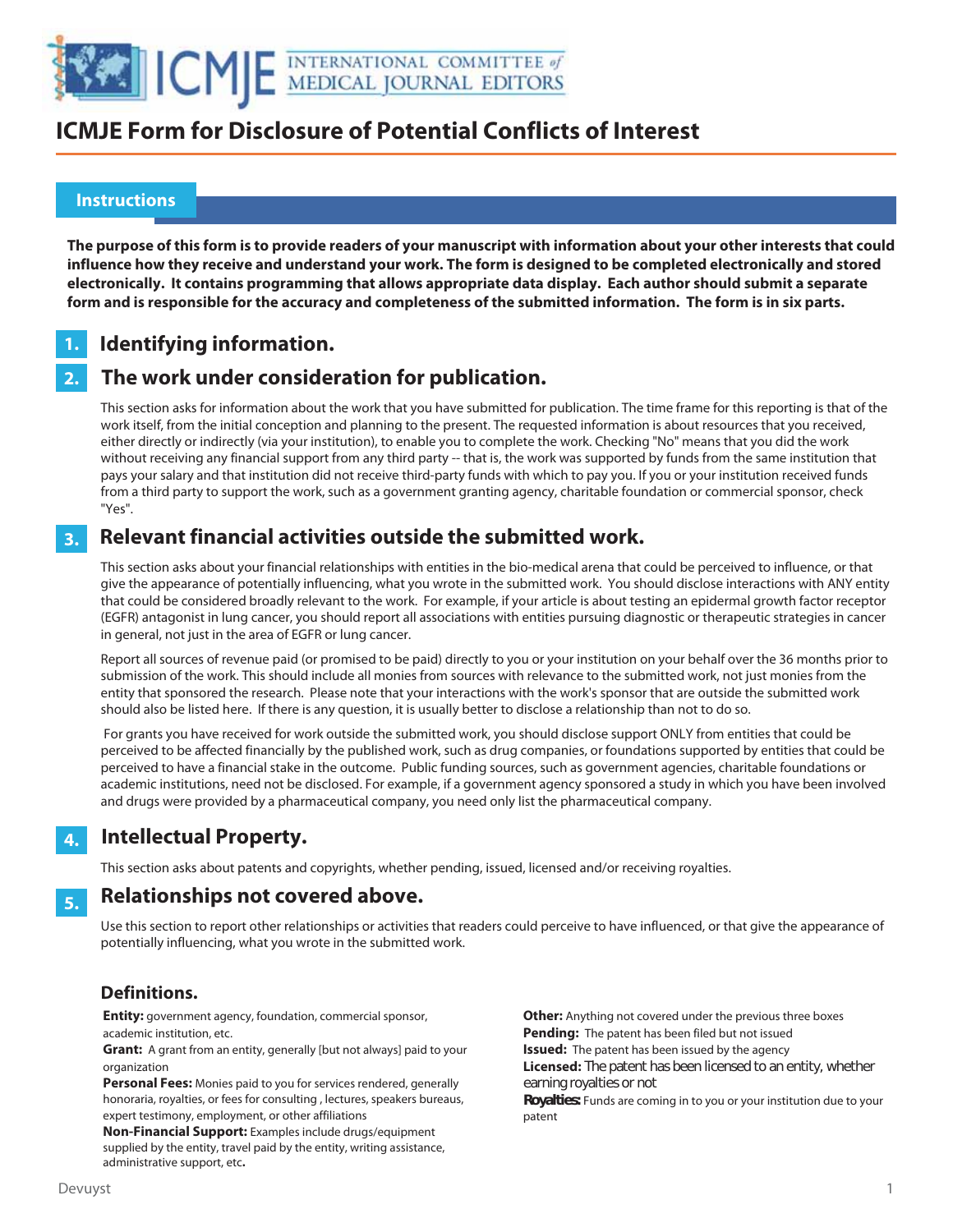

| <b>Section 1.</b>                     | <b>Identifying Information</b>                    |                                                                       |                                                       |
|---------------------------------------|---------------------------------------------------|-----------------------------------------------------------------------|-------------------------------------------------------|
| 1. Given Name (First Name)<br>Olivier |                                                   | 2. Surname (Last Name)<br>Devuyst                                     | 3. Date<br>05-September-2017                          |
| 4. Are you the corresponding author?  |                                                   | Yes<br>  No<br>✓                                                      | Corresponding Author's Name<br><b>Vincente Torres</b> |
| 5. Manuscript Title                   |                                                   | Tolvaptan in Later-Stage Autosomal Dominant Polycystic Kidney Disease |                                                       |
| 17-10030                              | 6. Manuscript Identifying Number (if you know it) |                                                                       |                                                       |
|                                       |                                                   |                                                                       |                                                       |
| <b>Section 2.</b>                     |                                                   | The Work Under Consideration for Publication                          |                                                       |

Did you or your institution **at any time** receive payment or services from a third party (government, commercial, private foundation, etc.) for any aspect of the submitted work (including but not limited to grants, data monitoring board, study design, manuscript preparation, statistical analysis, etc.)?

Are there any relevant conflicts of interest?  $\Box$  Yes  $\Box$  No

If yes, please fill out the appropriate information below. If you have more than one entity press the "ADD" button to add a row. Excess rows can be removed by pressing the "X" button.

| <b>Name of Institution/Company</b> | Fees <sup>5</sup> | Grant? Personal Non-Financial Other?<br>Support <sup>5</sup> | <b>Comments</b>                                               |  |
|------------------------------------|-------------------|--------------------------------------------------------------|---------------------------------------------------------------|--|
| Otsuka Pharmaceutical              |                   |                                                              | Honorarium; Participation in Steering<br>Committee Activities |  |

**Relevant financial activities outside the submitted work. Section 3. Relevant financial activities outset** 

Place a check in the appropriate boxes in the table to indicate whether you have financial relationships (regardless of amount of compensation) with entities as described in the instructions. Use one line for each entity; add as many lines as you need by clicking the "Add +" box. You should report relationships that were **present during the 36 months prior to publication**.

Are there any relevant conflicts of interest?  $\vert \vert$  Yes  $\vert \sqrt{\vert N}$ 

# **Intellectual Property -- Patents & Copyrights**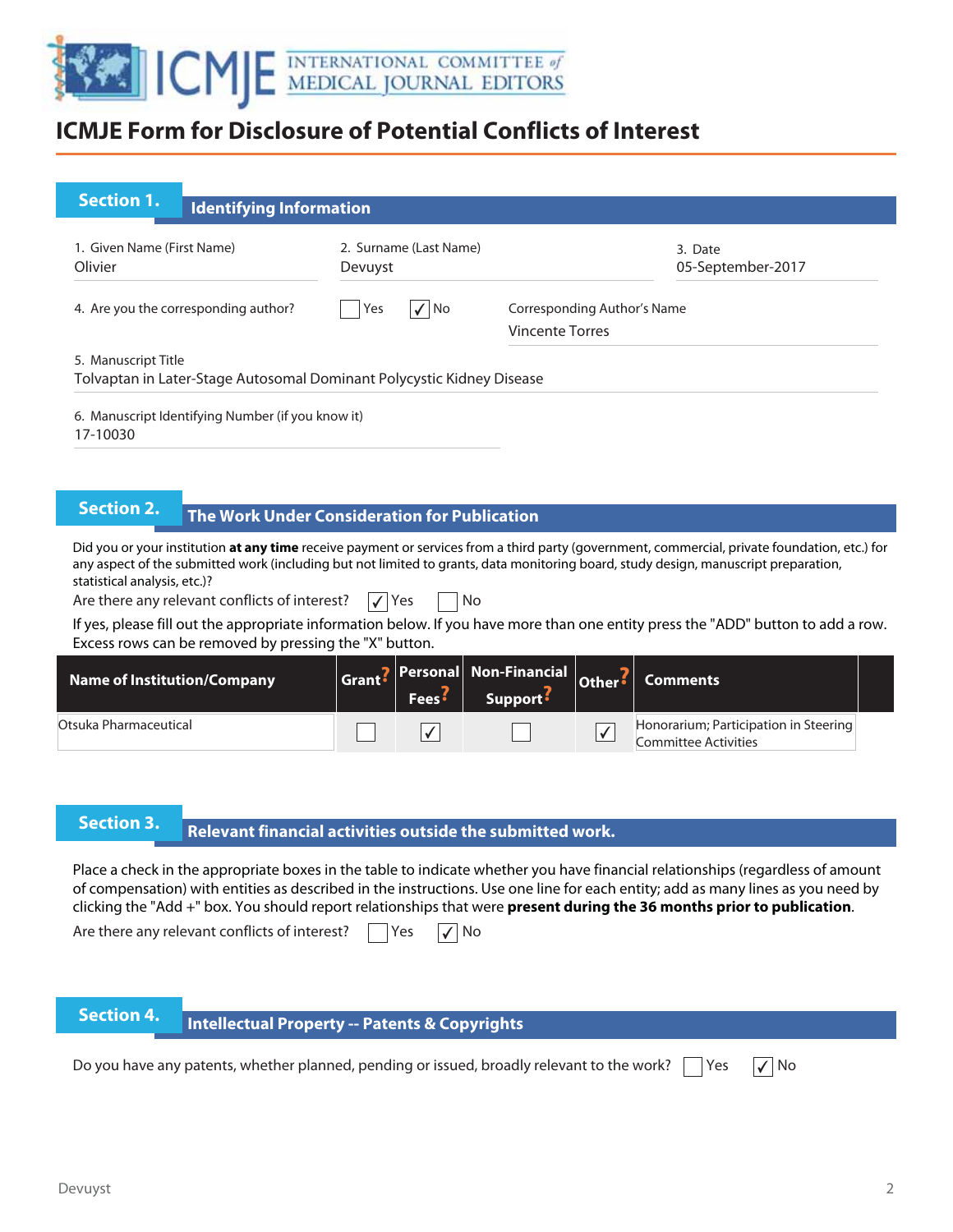

### **Section 5.** Relationships not covered above

Are there other relationships or activities that readers could perceive to have influenced, or that give the appearance of potentially influencing, what you wrote in the submitted work?

Yes, the following relationships/conditions/circumstances are present (explain below):

 $\sqrt{\ }$  No other relationships/conditions/circumstances that present a potential conflict of interest

At the time of manuscript acceptance, journals will ask authors to confirm and, if necessary, update their disclosure statements. On occasion, journals may ask authors to disclose further information about reported relationships.

### **Section 6. Disclosure Statement**

Based on the above disclosures, this form will automatically generate a disclosure statement, which will appear in the box below.

Dr. Devuyst reports personal fees and other from Otsuka Pharmaceutical during the conduct of the study.

### **Evaluation and Feedback**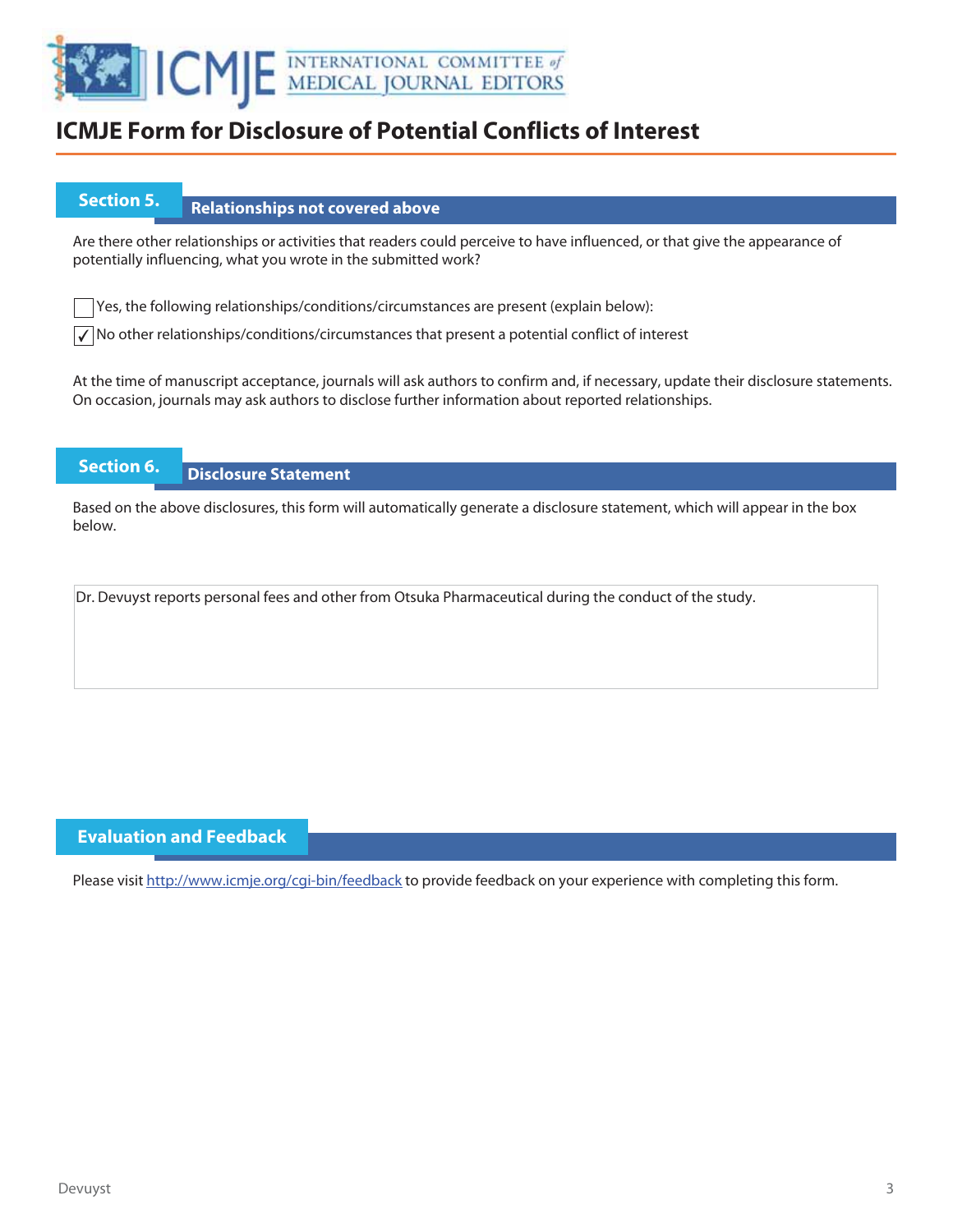

#### **Instructions**

 

> **The purpose of this form is to provide readers of your manuscript with information about your other interests that could influence how they receive and understand your work. The form is designed to be completed electronically and stored electronically. It contains programming that allows appropriate data display. Each author should submit a separate form and is responsible for the accuracy and completeness of the submitted information. The form is in six parts.**

#### **Identifying information. 1.**

#### **The work under consideration for publication. 2.**

This section asks for information about the work that you have submitted for publication. The time frame for this reporting is that of the work itself, from the initial conception and planning to the present. The requested information is about resources that you received, either directly or indirectly (via your institution), to enable you to complete the work. Checking "No" means that you did the work without receiving any financial support from any third party -- that is, the work was supported by funds from the same institution that pays your salary and that institution did not receive third-party funds with which to pay you. If you or your institution received funds from a third party to support the work, such as a government granting agency, charitable foundation or commercial sponsor, check "Yes".

#### **Relevant financial activities outside the submitted work. 3.**

This section asks about your financial relationships with entities in the bio-medical arena that could be perceived to influence, or that give the appearance of potentially influencing, what you wrote in the submitted work. You should disclose interactions with ANY entity that could be considered broadly relevant to the work. For example, if your article is about testing an epidermal growth factor receptor (EGFR) antagonist in lung cancer, you should report all associations with entities pursuing diagnostic or therapeutic strategies in cancer in general, not just in the area of EGFR or lung cancer.

Report all sources of revenue paid (or promised to be paid) directly to you or your institution on your behalf over the 36 months prior to submission of the work. This should include all monies from sources with relevance to the submitted work, not just monies from the entity that sponsored the research. Please note that your interactions with the work's sponsor that are outside the submitted work should also be listed here. If there is any question, it is usually better to disclose a relationship than not to do so.

 For grants you have received for work outside the submitted work, you should disclose support ONLY from entities that could be perceived to be affected financially by the published work, such as drug companies, or foundations supported by entities that could be perceived to have a financial stake in the outcome. Public funding sources, such as government agencies, charitable foundations or academic institutions, need not be disclosed. For example, if a government agency sponsored a study in which you have been involved and drugs were provided by a pharmaceutical company, you need only list the pharmaceutical company.

#### **Intellectual Property. 4.**

This section asks about patents and copyrights, whether pending, issued, licensed and/or receiving royalties.

#### **Relationships not covered above. 5.**

Use this section to report other relationships or activities that readers could perceive to have influenced, or that give the appearance of potentially influencing, what you wrote in the submitted work.

### **Definitions.**

**Entity:** government agency, foundation, commercial sponsor, academic institution, etc.

**Grant:** A grant from an entity, generally [but not always] paid to your organization

**Personal Fees:** Monies paid to you for services rendered, generally honoraria, royalties, or fees for consulting , lectures, speakers bureaus, expert testimony, employment, or other affiliations

**Non-Financial Support:** Examples include drugs/equipment supplied by the entity, travel paid by the entity, writing assistance, administrative support, etc**.**

**Other:** Anything not covered under the previous three boxes **Pending:** The patent has been filed but not issued **Issued:** The patent has been issued by the agency **Licensed:** The patent has been licensed to an entity, whether earning royalties or not **Royalties:** Funds are coming in to you or your institution due to your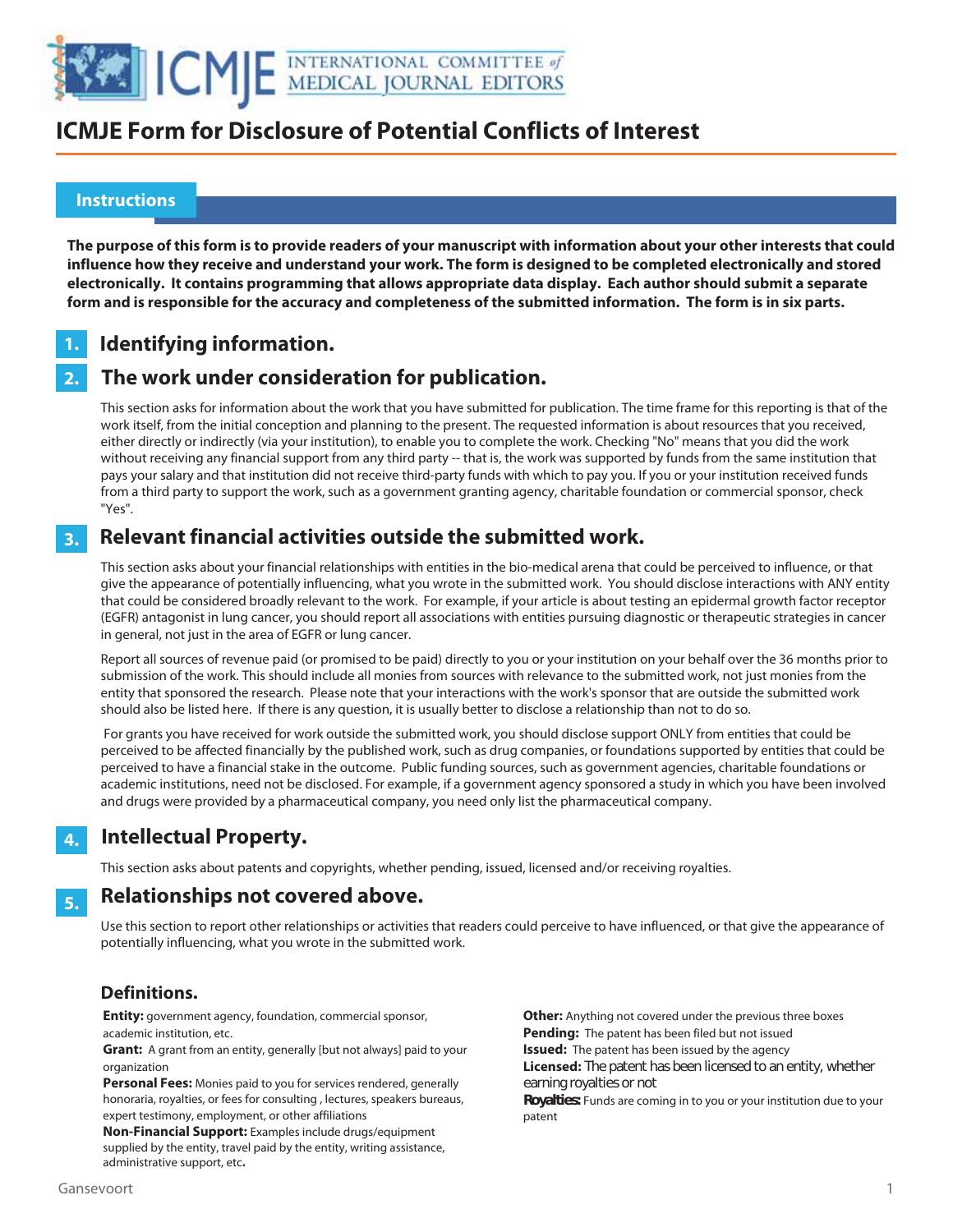

| <b>Section 1.</b>                    | <b>Identifying Information</b>                    |                                      |                                                   |  |  |  |  |  |
|--------------------------------------|---------------------------------------------------|--------------------------------------|---------------------------------------------------|--|--|--|--|--|
| 1. Given Name (First Name)<br>Ron    |                                                   | 2. Surname (Last Name)<br>Gansevoort | 3. Date<br>28-August-2017                         |  |  |  |  |  |
| 4. Are you the corresponding author? |                                                   | $\sqrt{ N_{0}}$<br>Yes               | Corresponding Author's Name<br>Dr. Vicente Torres |  |  |  |  |  |
| 5. Manuscript Title                  | Tolvaptan Slows eGFR Decline in Later-Stage ADPKD |                                      |                                                   |  |  |  |  |  |
| 17-10030                             | 6. Manuscript Identifying Number (if you know it) |                                      |                                                   |  |  |  |  |  |

**The Work Under Consideration for Publication** 

Did you or your institution **at any time** receive payment or services from a third party (government, commercial, private foundation, etc.) for any aspect of the submitted work (including but not limited to grants, data monitoring board, study design, manuscript preparation, statistical analysis, etc.)?

Are there any relevant conflicts of interest?  $\Box$  Yes  $\Box$  No

# **Relevant financial activities outside the submitted work. Section 3. Relevant financial activities outset**

Place a check in the appropriate boxes in the table to indicate whether you have financial relationships (regardless of amount of compensation) with entities as described in the instructions. Use one line for each entity; add as many lines as you need by clicking the "Add +" box. You should report relationships that were **present during the 36 months prior to publication**.

Are there any relevant conflicts of interest?  $\sqrt{\ }$  Yes  $\Box$  No

If yes, please fill out the appropriate information below.

| <b>Name of Entity</b> | <b>Fees</b> | Grant? Personal Non-Financial Other?<br>Support <sup>:</sup> | <b>Comments</b>                                      |  |
|-----------------------|-------------|--------------------------------------------------------------|------------------------------------------------------|--|
| Otsuka                |             |                                                              | Money paid to employer                               |  |
| Ipsen Farmaceutica    |             |                                                              | Money paid to employer                               |  |
| Sanofi-Genzyme        |             |                                                              | Advisory Board Membership. Money<br>paid to employer |  |

### **Intellectual Property -- Patents & Copyrights**

Do you have any patents, whether planned, pending or issued, broadly relevant to the work?  $\vert \ \vert$  Yes  $\vert \ \vert$  No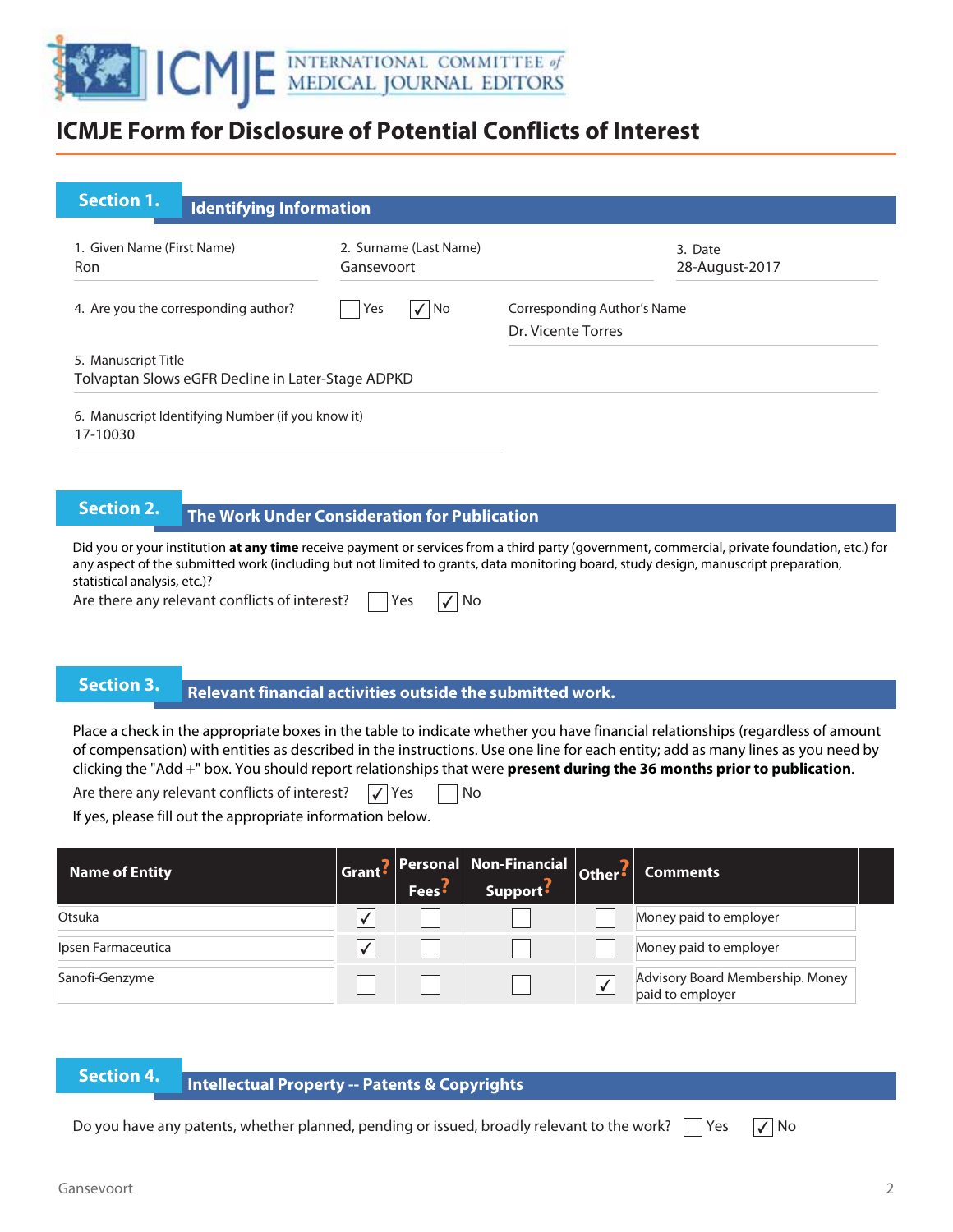

### **Section 5.** Relationships not covered above

Are there other relationships or activities that readers could perceive to have influenced, or that give the appearance of potentially influencing, what you wrote in the submitted work?

Yes, the following relationships/conditions/circumstances are present (explain below):

 $\sqrt{\ }$  No other relationships/conditions/circumstances that present a potential conflict of interest

At the time of manuscript acceptance, journals will ask authors to confirm and, if necessary, update their disclosure statements. On occasion, journals may ask authors to disclose further information about reported relationships.

### **Section 6. Disclosure Statement**

Based on the above disclosures, this form will automatically generate a disclosure statement, which will appear in the box below.

Dr. Gansevoort reports grants from Otsuka, grants from Ipsen Farmaceutica, and other from Sanofi-Genzyme outside the submitted work.

### **Evaluation and Feedback**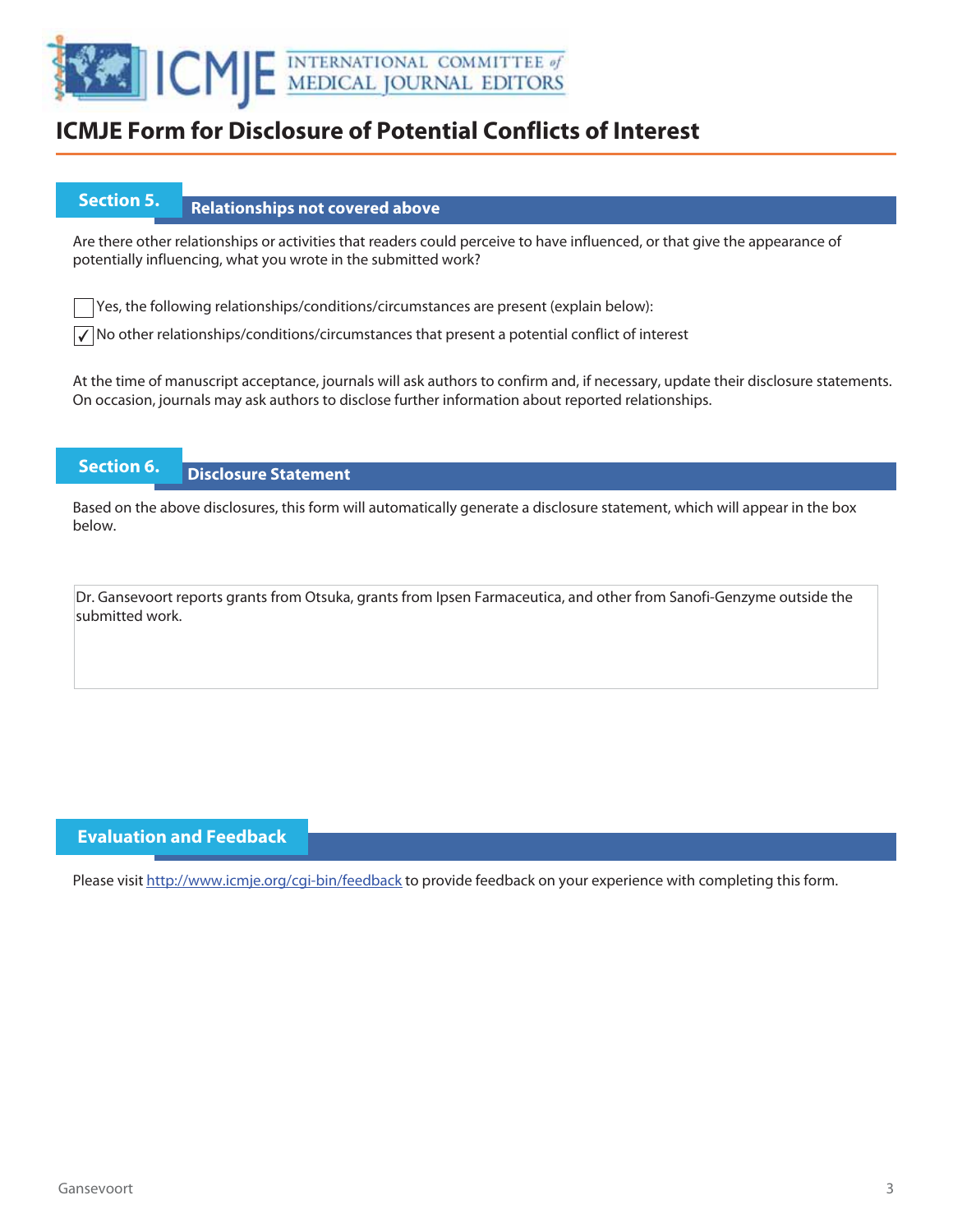

#### **Instructions**

 

> **The purpose of this form is to provide readers of your manuscript with information about your other interests that could influence how they receive and understand your work. The form is designed to be completed electronically and stored electronically. It contains programming that allows appropriate data display. Each author should submit a separate form and is responsible for the accuracy and completeness of the submitted information. The form is in six parts.**

#### **Identifying information. 1.**

#### **The work under consideration for publication. 2.**

This section asks for information about the work that you have submitted for publication. The time frame for this reporting is that of the work itself, from the initial conception and planning to the present. The requested information is about resources that you received, either directly or indirectly (via your institution), to enable you to complete the work. Checking "No" means that you did the work without receiving any financial support from any third party -- that is, the work was supported by funds from the same institution that pays your salary and that institution did not receive third-party funds with which to pay you. If you or your institution received funds from a third party to support the work, such as a government granting agency, charitable foundation or commercial sponsor, check "Yes".

#### **Relevant financial activities outside the submitted work. 3.**

This section asks about your financial relationships with entities in the bio-medical arena that could be perceived to influence, or that give the appearance of potentially influencing, what you wrote in the submitted work. You should disclose interactions with ANY entity that could be considered broadly relevant to the work. For example, if your article is about testing an epidermal growth factor receptor (EGFR) antagonist in lung cancer, you should report all associations with entities pursuing diagnostic or therapeutic strategies in cancer in general, not just in the area of EGFR or lung cancer.

Report all sources of revenue paid (or promised to be paid) directly to you or your institution on your behalf over the 36 months prior to submission of the work. This should include all monies from sources with relevance to the submitted work, not just monies from the entity that sponsored the research. Please note that your interactions with the work's sponsor that are outside the submitted work should also be listed here. If there is any question, it is usually better to disclose a relationship than not to do so.

 For grants you have received for work outside the submitted work, you should disclose support ONLY from entities that could be perceived to be affected financially by the published work, such as drug companies, or foundations supported by entities that could be perceived to have a financial stake in the outcome. Public funding sources, such as government agencies, charitable foundations or academic institutions, need not be disclosed. For example, if a government agency sponsored a study in which you have been involved and drugs were provided by a pharmaceutical company, you need only list the pharmaceutical company.

#### **Intellectual Property. 4.**

This section asks about patents and copyrights, whether pending, issued, licensed and/or receiving royalties.

#### **Relationships not covered above. 5.**

Use this section to report other relationships or activities that readers could perceive to have influenced, or that give the appearance of potentially influencing, what you wrote in the submitted work.

### **Definitions.**

**Entity:** government agency, foundation, commercial sponsor, academic institution, etc.

**Grant:** A grant from an entity, generally [but not always] paid to your organization

**Personal Fees:** Monies paid to you for services rendered, generally honoraria, royalties, or fees for consulting , lectures, speakers bureaus, expert testimony, employment, or other affiliations

**Non-Financial Support:** Examples include drugs/equipment supplied by the entity, travel paid by the entity, writing assistance, administrative support, etc**.**

**Other:** Anything not covered under the previous three boxes **Pending:** The patent has been filed but not issued **Issued:** The patent has been issued by the agency **Licensed:** The patent has been licensed to an entity, whether earning royalties or not **Royalties:** Funds are coming in to you or your institution due to your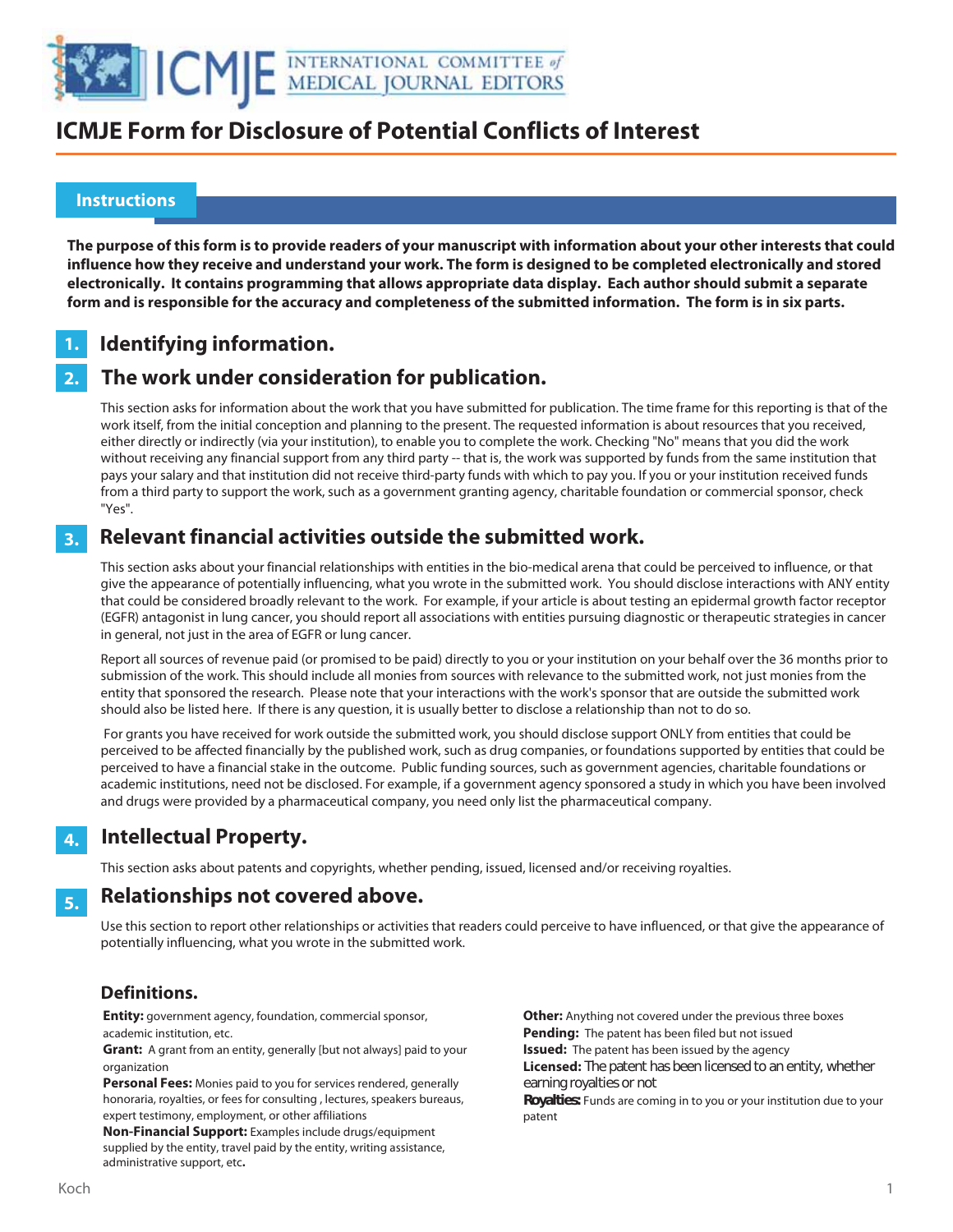

| <b>Section 1.</b>                    | <b>Identifying Information</b>                    |                                |                                                      |                           |
|--------------------------------------|---------------------------------------------------|--------------------------------|------------------------------------------------------|---------------------------|
| 1. Given Name (First Name)<br>Gary   |                                                   | 2. Surname (Last Name)<br>Koch |                                                      | 3. Date<br>29-August-2017 |
| 4. Are you the corresponding author? |                                                   | $\sqrt{ N_{0}}$<br>Yes         | Corresponding Author's Name<br><b>Vicente Torres</b> |                           |
| 5. Manuscript Title                  | Tolvaptan Slows eGFR Decline in Later-Stage ADPKD |                                |                                                      |                           |
|                                      | 6. Manuscript Identifying Number (if you know it) |                                |                                                      |                           |

17-10030

### **The Work Under Consideration for Publication**

Did you or your institution **at any time** receive payment or services from a third party (government, commercial, private foundation, etc.) for any aspect of the submitted work (including but not limited to grants, data monitoring board, study design, manuscript preparation, statistical analysis, etc.)?

Are there any relevant conflicts of interest?  $\Box$  Yes  $\Box$  No

If yes, please fill out the appropriate information below. If you have more than one entity press the "ADD" button to add a row. Excess rows can be removed by pressing the "X" button.

| <b>Name of Institution/Company</b>                             | Fees <sup>5</sup> | Grant? Personal Non-Financial Other? Comments<br>Support <sup>:</sup> |  |  |
|----------------------------------------------------------------|-------------------|-----------------------------------------------------------------------|--|--|
| Otsuka Pharmaceutical Development &<br>Commercialization, Inc. |                   |                                                                       |  |  |

**Relevant financial activities outside the submitted work. Section 3. Relevant financial activities outset** 

Place a check in the appropriate boxes in the table to indicate whether you have financial relationships (regardless of amount of compensation) with entities as described in the instructions. Use one line for each entity; add as many lines as you need by clicking the "Add +" box. You should report relationships that were **present during the 36 months prior to publication**.

Are there any relevant conflicts of interest?  $\Box$  Yes  $\Box$  No

# **Intellectual Property -- Patents & Copyrights**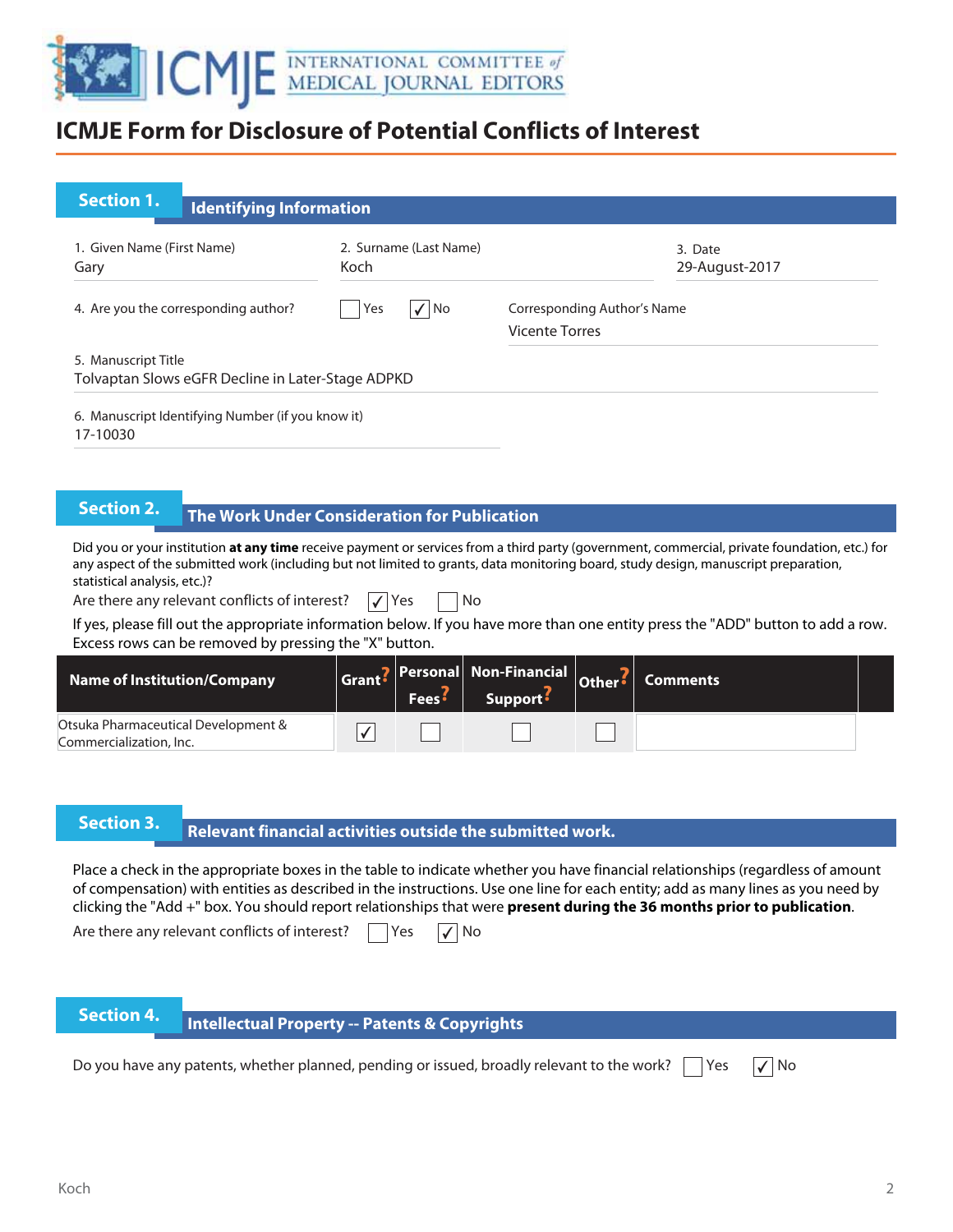

### **Section 5.** Relationships not covered above

Are there other relationships or activities that readers could perceive to have influenced, or that give the appearance of potentially influencing, what you wrote in the submitted work?

Yes, the following relationships/conditions/circumstances are present (explain below):

 $\sqrt{\ }$  No other relationships/conditions/circumstances that present a potential conflict of interest

At the time of manuscript acceptance, journals will ask authors to confirm and, if necessary, update their disclosure statements. On occasion, journals may ask authors to disclose further information about reported relationships.

### **Section 6. Disclosure Statement**

Based on the above disclosures, this form will automatically generate a disclosure statement, which will appear in the box below.

Dr. Koch reports grants from Otsuka Pharmaceutical Development & Commercialization, Inc. during the conduct of the study.

### **Evaluation and Feedback**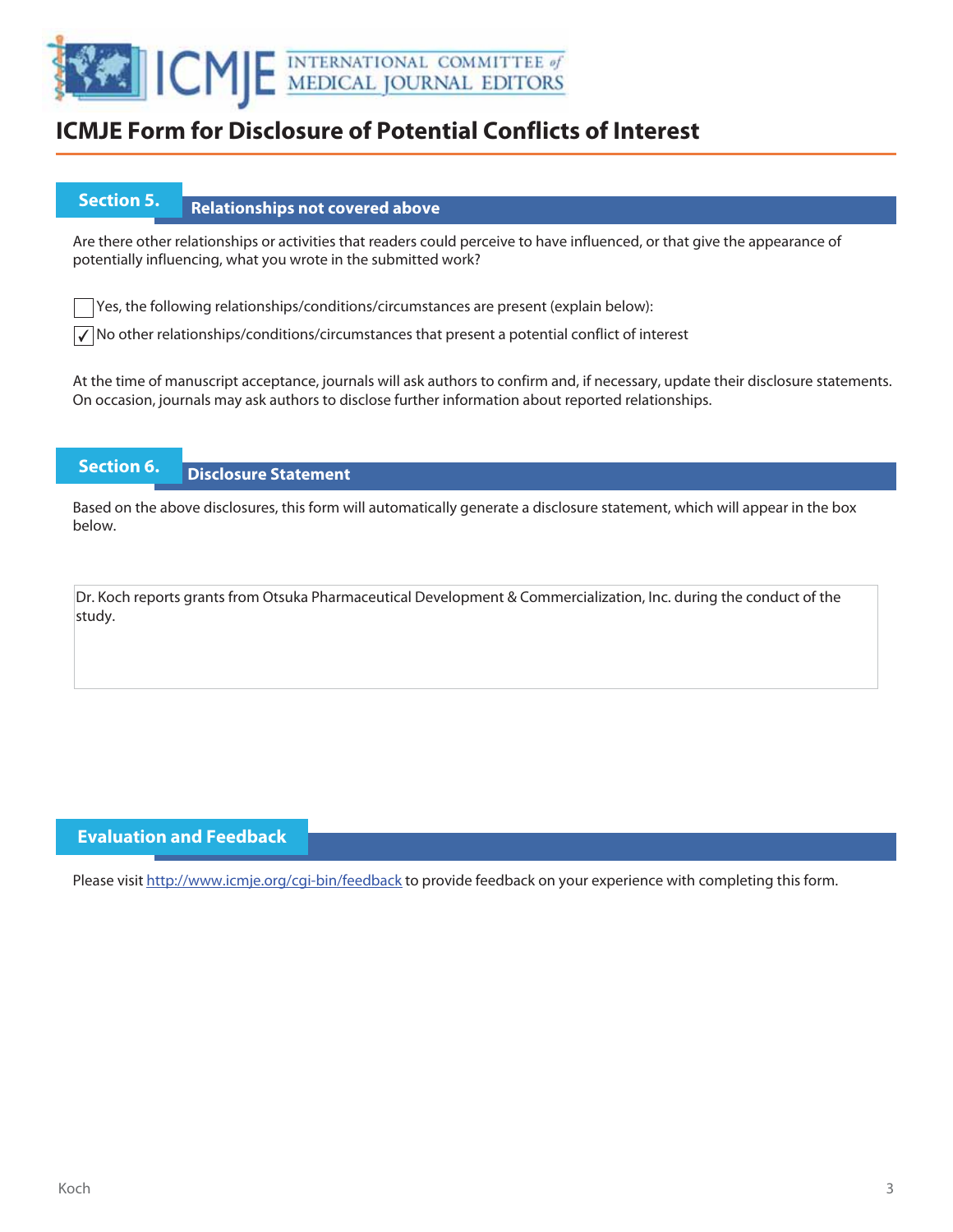

#### **Instructions**

 

> **The purpose of this form is to provide readers of your manuscript with information about your other interests that could influence how they receive and understand your work. The form is designed to be completed electronically and stored electronically. It contains programming that allows appropriate data display. Each author should submit a separate form and is responsible for the accuracy and completeness of the submitted information. The form is in six parts.**

#### **Identifying information. 1.**

#### **The work under consideration for publication. 2.**

This section asks for information about the work that you have submitted for publication. The time frame for this reporting is that of the work itself, from the initial conception and planning to the present. The requested information is about resources that you received, either directly or indirectly (via your institution), to enable you to complete the work. Checking "No" means that you did the work without receiving any financial support from any third party -- that is, the work was supported by funds from the same institution that pays your salary and that institution did not receive third-party funds with which to pay you. If you or your institution received funds from a third party to support the work, such as a government granting agency, charitable foundation or commercial sponsor, check "Yes".

#### **Relevant financial activities outside the submitted work. 3.**

This section asks about your financial relationships with entities in the bio-medical arena that could be perceived to influence, or that give the appearance of potentially influencing, what you wrote in the submitted work. You should disclose interactions with ANY entity that could be considered broadly relevant to the work. For example, if your article is about testing an epidermal growth factor receptor (EGFR) antagonist in lung cancer, you should report all associations with entities pursuing diagnostic or therapeutic strategies in cancer in general, not just in the area of EGFR or lung cancer.

Report all sources of revenue paid (or promised to be paid) directly to you or your institution on your behalf over the 36 months prior to submission of the work. This should include all monies from sources with relevance to the submitted work, not just monies from the entity that sponsored the research. Please note that your interactions with the work's sponsor that are outside the submitted work should also be listed here. If there is any question, it is usually better to disclose a relationship than not to do so.

 For grants you have received for work outside the submitted work, you should disclose support ONLY from entities that could be perceived to be affected financially by the published work, such as drug companies, or foundations supported by entities that could be perceived to have a financial stake in the outcome. Public funding sources, such as government agencies, charitable foundations or academic institutions, need not be disclosed. For example, if a government agency sponsored a study in which you have been involved and drugs were provided by a pharmaceutical company, you need only list the pharmaceutical company.

#### **Intellectual Property. 4.**

This section asks about patents and copyrights, whether pending, issued, licensed and/or receiving royalties.

#### **Relationships not covered above. 5.**

Use this section to report other relationships or activities that readers could perceive to have influenced, or that give the appearance of potentially influencing, what you wrote in the submitted work.

### **Definitions.**

**Entity:** government agency, foundation, commercial sponsor, academic institution, etc.

**Grant:** A grant from an entity, generally [but not always] paid to your organization

**Personal Fees:** Monies paid to you for services rendered, generally honoraria, royalties, or fees for consulting , lectures, speakers bureaus, expert testimony, employment, or other affiliations

**Non-Financial Support:** Examples include drugs/equipment supplied by the entity, travel paid by the entity, writing assistance, administrative support, etc**.**

**Other:** Anything not covered under the previous three boxes **Pending:** The patent has been filed but not issued **Issued:** The patent has been issued by the agency **Licensed:** The patent has been licensed to an entity, whether earning royalties or not **Royalties:** Funds are coming in to you or your institution due to your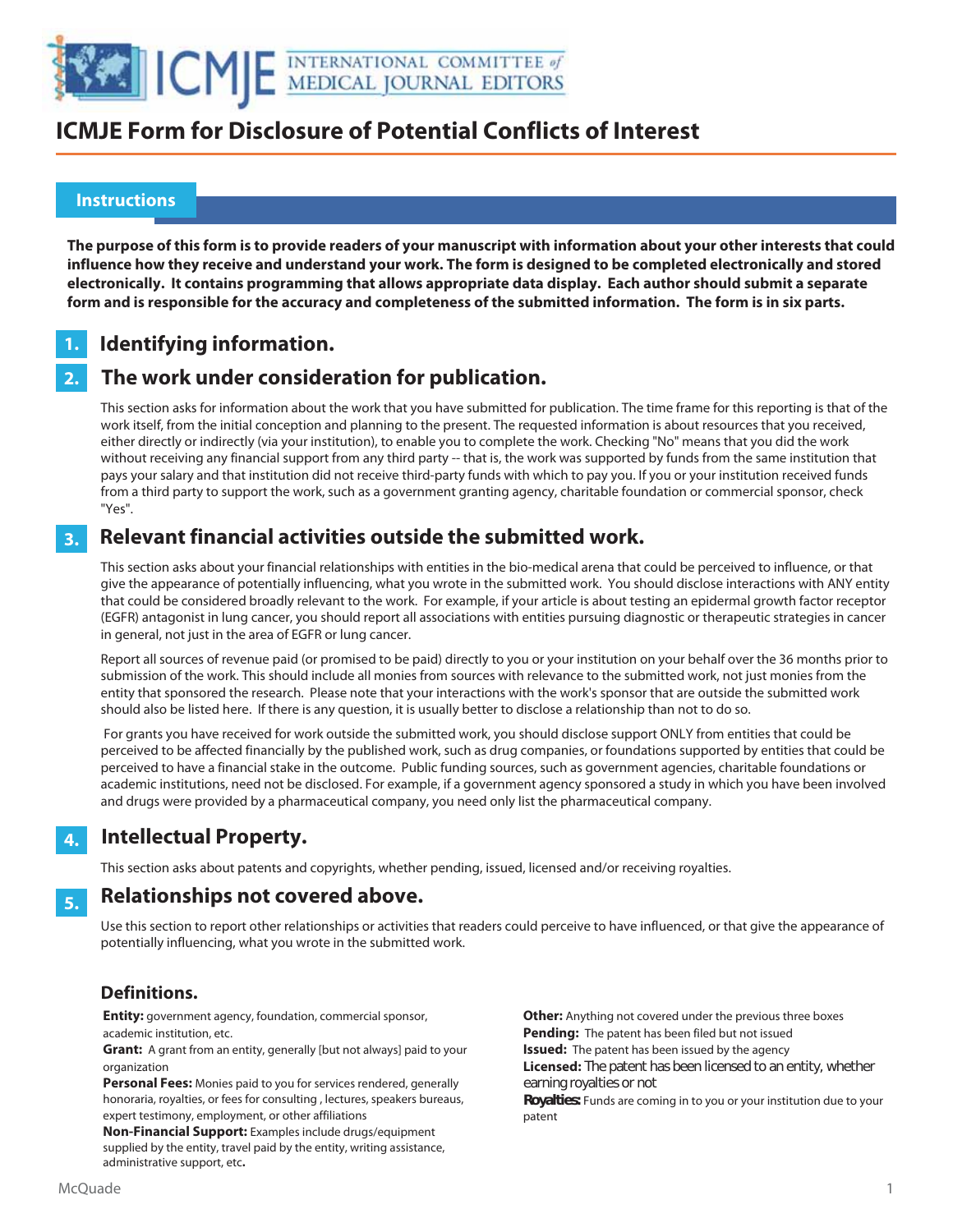

| <b>Section 1.</b>                    | <b>Identifying Information</b>                    |                                                                       |                                                      |
|--------------------------------------|---------------------------------------------------|-----------------------------------------------------------------------|------------------------------------------------------|
| 1. Given Name (First Name)<br>Robert |                                                   | 2. Surname (Last Name)<br>McOuade                                     | 3. Date<br>05-September-2017                         |
| 4. Are you the corresponding author? |                                                   | Yes<br>$\sqrt{ N}$                                                    | Corresponding Author's Name<br><b>Vicente Torres</b> |
| 5. Manuscript Title                  |                                                   | Tolvaptan in Later-Stage Autosomal Dominant Polycystic Kidney Disease |                                                      |
| 17-10030                             | 6. Manuscript Identifying Number (if you know it) |                                                                       |                                                      |

**The Work Under Consideration for Publication** 

Did you or your institution **at any time** receive payment or services from a third party (government, commercial, private foundation, etc.) for any aspect of the submitted work (including but not limited to grants, data monitoring board, study design, manuscript preparation, statistical analysis, etc.)?

Are there any relevant conflicts of interest?  $\Box$  Yes  $\Box$  No

# **Relevant financial activities outside the submitted work. Section 3. Relevant financial activities outset**

Place a check in the appropriate boxes in the table to indicate whether you have financial relationships (regardless of amount of compensation) with entities as described in the instructions. Use one line for each entity; add as many lines as you need by clicking the "Add +" box. You should report relationships that were **present during the 36 months prior to publication**.

Are there any relevant conflicts of interest?  $\sqrt{\ }$  Yes  $\Box$  No

If yes, please fill out the appropriate information below.

| <b>Name of Entity</b>                                             | <b>Fees</b> | Grant? Personal Non-Financial Other?<br>Support: | <b>Comments</b>                                        |  |
|-------------------------------------------------------------------|-------------|--------------------------------------------------|--------------------------------------------------------|--|
| Otsuka Pharmaceuticals Development and<br>Commercialization, Inc. |             |                                                  | I am an employee of and receive<br>salary and benefits |  |

**Intellectual Property -- Patents & Copyrights**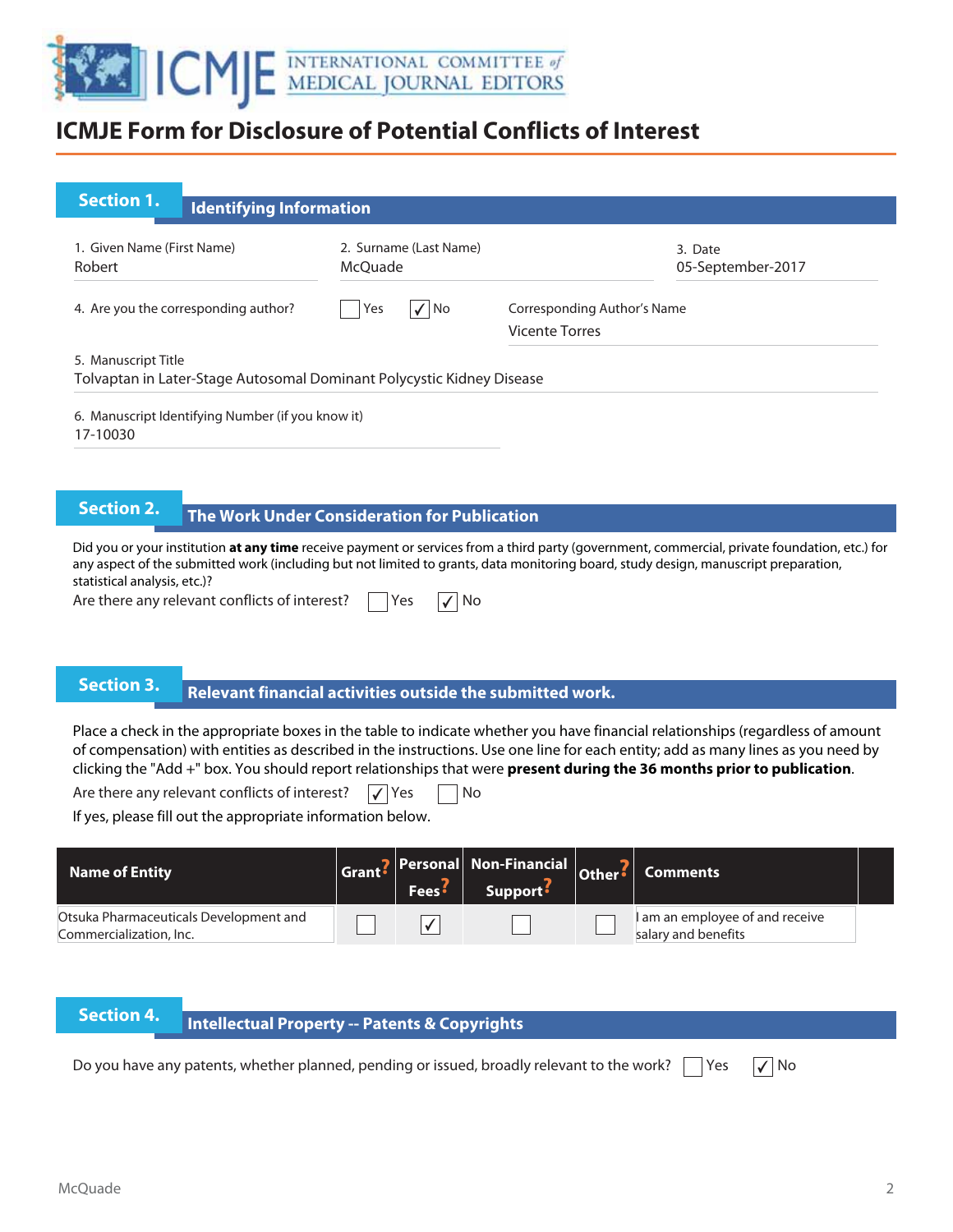

### **Section 5.** Relationships not covered above

Are there other relationships or activities that readers could perceive to have influenced, or that give the appearance of potentially influencing, what you wrote in the submitted work?

Yes, the following relationships/conditions/circumstances are present (explain below):

 $\sqrt{\ }$  No other relationships/conditions/circumstances that present a potential conflict of interest

At the time of manuscript acceptance, journals will ask authors to confirm and, if necessary, update their disclosure statements. On occasion, journals may ask authors to disclose further information about reported relationships.

### **Section 6. Disclosure Statement**

Based on the above disclosures, this form will automatically generate a disclosure statement, which will appear in the box below.

Dr. McQuade reports personal fees from Otsuka Pharmaceuticals Development and Commercialization, Inc. outside the submitted work.

### **Evaluation and Feedback**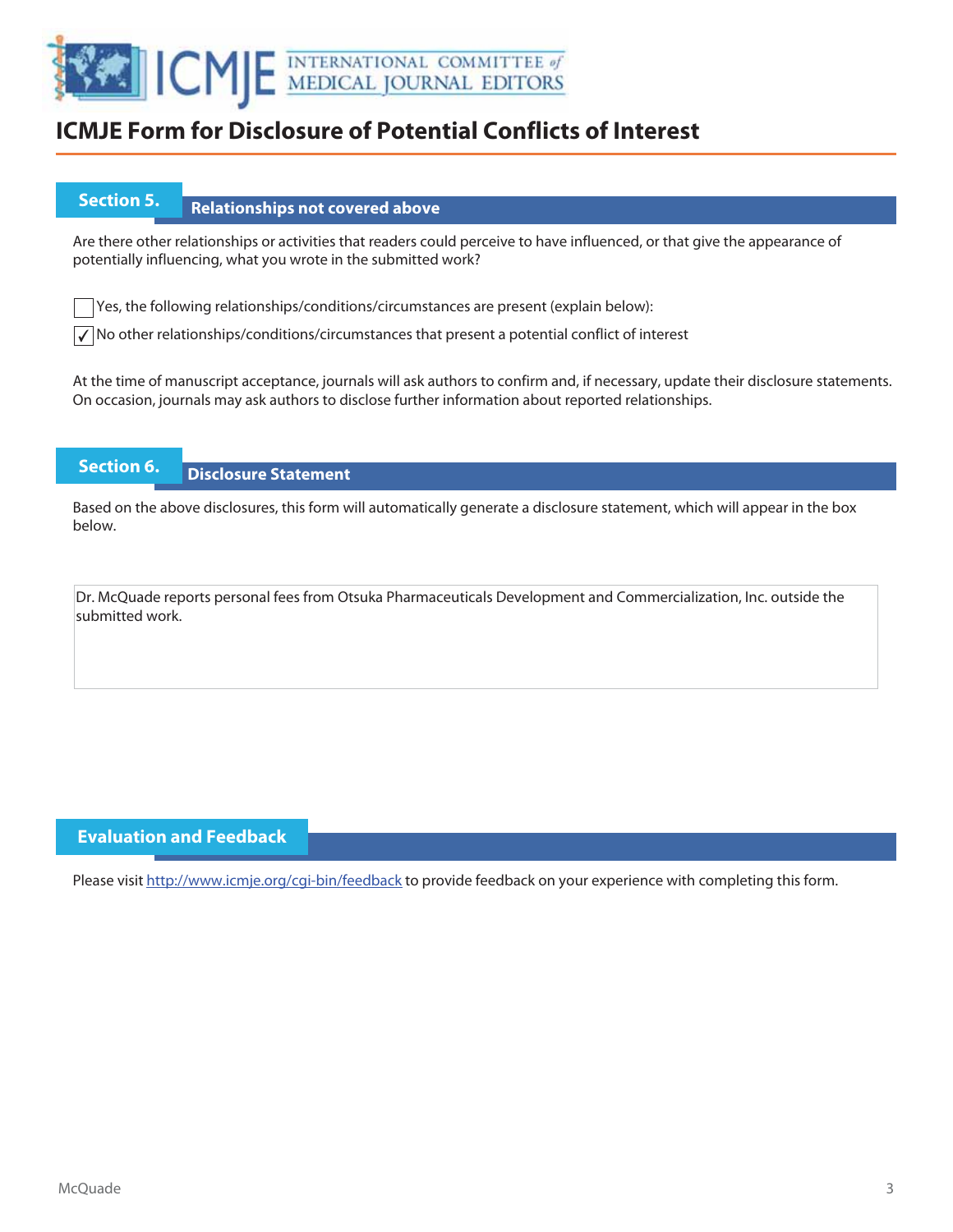

#### **Instructions**

 

> **The purpose of this form is to provide readers of your manuscript with information about your other interests that could influence how they receive and understand your work. The form is designed to be completed electronically and stored electronically. It contains programming that allows appropriate data display. Each author should submit a separate form and is responsible for the accuracy and completeness of the submitted information. The form is in six parts.**

#### **Identifying information. 1.**

#### **The work under consideration for publication. 2.**

This section asks for information about the work that you have submitted for publication. The time frame for this reporting is that of the work itself, from the initial conception and planning to the present. The requested information is about resources that you received, either directly or indirectly (via your institution), to enable you to complete the work. Checking "No" means that you did the work without receiving any financial support from any third party -- that is, the work was supported by funds from the same institution that pays your salary and that institution did not receive third-party funds with which to pay you. If you or your institution received funds from a third party to support the work, such as a government granting agency, charitable foundation or commercial sponsor, check "Yes".

#### **Relevant financial activities outside the submitted work. 3.**

This section asks about your financial relationships with entities in the bio-medical arena that could be perceived to influence, or that give the appearance of potentially influencing, what you wrote in the submitted work. You should disclose interactions with ANY entity that could be considered broadly relevant to the work. For example, if your article is about testing an epidermal growth factor receptor (EGFR) antagonist in lung cancer, you should report all associations with entities pursuing diagnostic or therapeutic strategies in cancer in general, not just in the area of EGFR or lung cancer.

Report all sources of revenue paid (or promised to be paid) directly to you or your institution on your behalf over the 36 months prior to submission of the work. This should include all monies from sources with relevance to the submitted work, not just monies from the entity that sponsored the research. Please note that your interactions with the work's sponsor that are outside the submitted work should also be listed here. If there is any question, it is usually better to disclose a relationship than not to do so.

 For grants you have received for work outside the submitted work, you should disclose support ONLY from entities that could be perceived to be affected financially by the published work, such as drug companies, or foundations supported by entities that could be perceived to have a financial stake in the outcome. Public funding sources, such as government agencies, charitable foundations or academic institutions, need not be disclosed. For example, if a government agency sponsored a study in which you have been involved and drugs were provided by a pharmaceutical company, you need only list the pharmaceutical company.

#### **Intellectual Property. 4.**

This section asks about patents and copyrights, whether pending, issued, licensed and/or receiving royalties.

#### **Relationships not covered above. 5.**

Use this section to report other relationships or activities that readers could perceive to have influenced, or that give the appearance of potentially influencing, what you wrote in the submitted work.

### **Definitions.**

**Entity:** government agency, foundation, commercial sponsor, academic institution, etc.

**Grant:** A grant from an entity, generally [but not always] paid to your organization

**Personal Fees:** Monies paid to you for services rendered, generally honoraria, royalties, or fees for consulting , lectures, speakers bureaus, expert testimony, employment, or other affiliations

**Non-Financial Support:** Examples include drugs/equipment supplied by the entity, travel paid by the entity, writing assistance, administrative support, etc**.**

**Other:** Anything not covered under the previous three boxes **Pending:** The patent has been filed but not issued **Issued:** The patent has been issued by the agency **Licensed:** The patent has been licensed to an entity, whether earning royalties or not **Royalties:** Funds are coming in to you or your institution due to your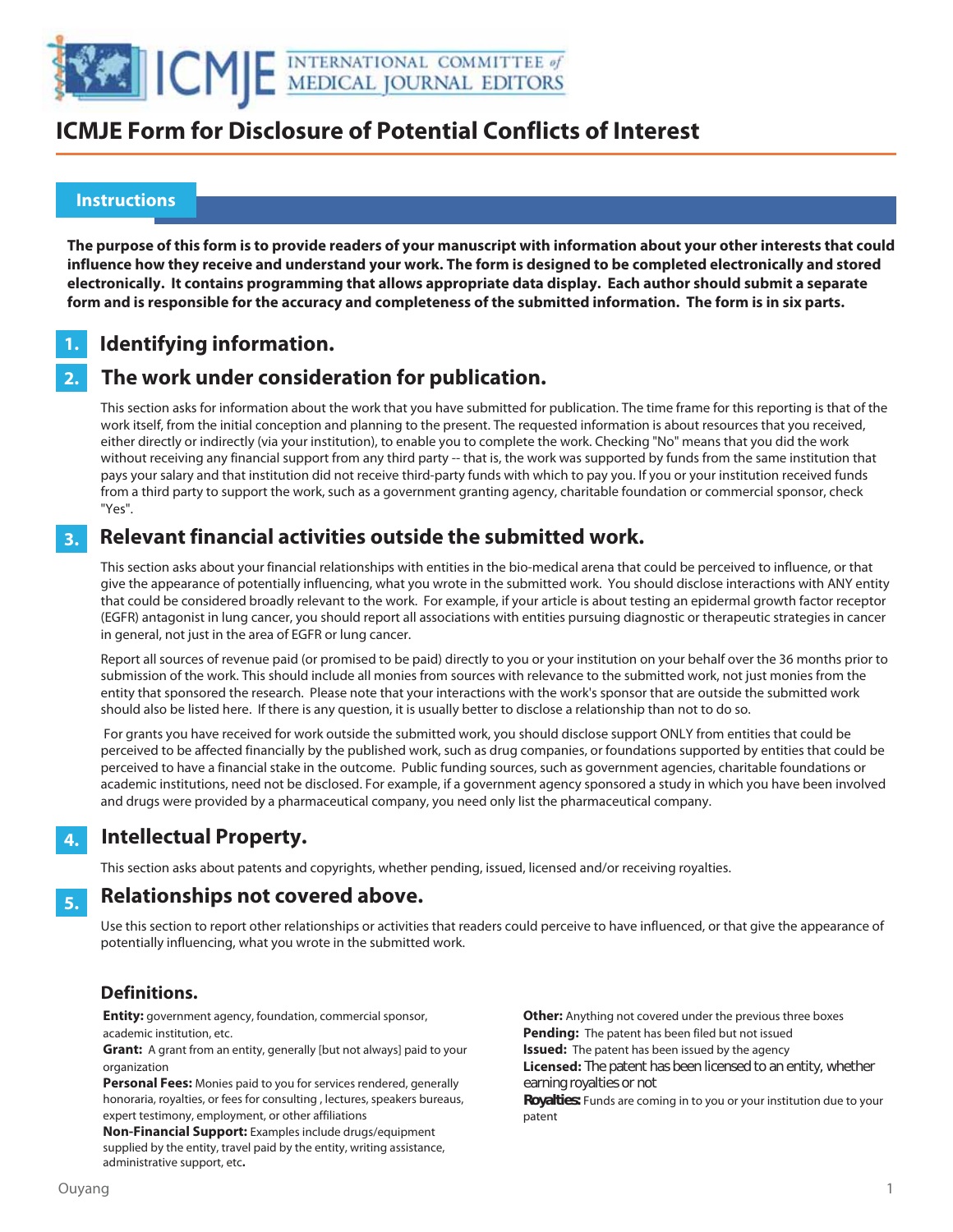

| <b>Section 1.</b>                    | <b>Identifying Information</b>                    |                                                                       |                                                      |
|--------------------------------------|---------------------------------------------------|-----------------------------------------------------------------------|------------------------------------------------------|
| 1. Given Name (First Name)<br>John   |                                                   | 2. Surname (Last Name)<br>Ouyang                                      | 3. Date<br>05-September-2017                         |
| 4. Are you the corresponding author? |                                                   | Yes<br>$\sqrt{ N}$                                                    | Corresponding Author's Name<br><b>Vicente Torres</b> |
| 5. Manuscript Title                  |                                                   | Tolvaptan in Later-Stage Autosomal Dominant Polycystic Kidney Disease |                                                      |
| 17-10030                             | 6. Manuscript Identifying Number (if you know it) |                                                                       |                                                      |

### **The Work Under Consideration for Publication**

Did you or your institution **at any time** receive payment or services from a third party (government, commercial, private foundation, etc.) for any aspect of the submitted work (including but not limited to grants, data monitoring board, study design, manuscript preparation, statistical analysis, etc.)?

Are there any relevant conflicts of interest?  $\Box$  Yes  $\Box$  No

# **Relevant financial activities outside the submitted work. Section 3. Relevant financial activities outset**

Place a check in the appropriate boxes in the table to indicate whether you have financial relationships (regardless of amount of compensation) with entities as described in the instructions. Use one line for each entity; add as many lines as you need by clicking the "Add +" box. You should report relationships that were **present during the 36 months prior to publication**.

Are there any relevant conflicts of interest?  $\sqrt{\ }$  Yes  $\Box$  No

If yes, please fill out the appropriate information below.

| Name of Entity                                                    | <b>Fees</b> | Grant? Personal Non-Financial Other?<br>Support: | <b>Comments</b>                                        |  |
|-------------------------------------------------------------------|-------------|--------------------------------------------------|--------------------------------------------------------|--|
| Otsuka Pharmaceuticals Development and<br>Commercialization, Inc. |             |                                                  | I am an employee of and receive<br>salary and benefits |  |

**Intellectual Property -- Patents & Copyrights**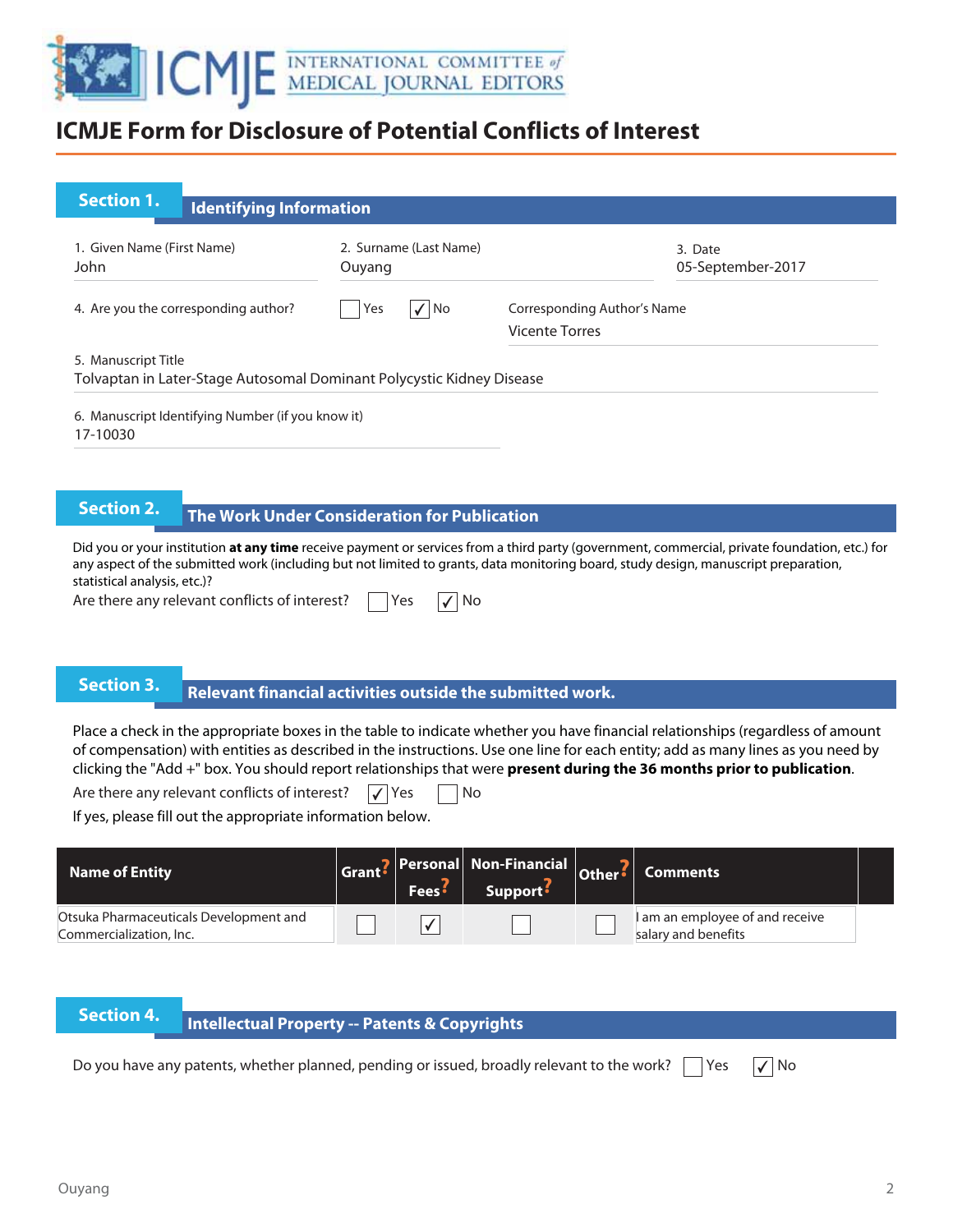

### **Section 5.** Relationships not covered above

Are there other relationships or activities that readers could perceive to have influenced, or that give the appearance of potentially influencing, what you wrote in the submitted work?

Yes, the following relationships/conditions/circumstances are present (explain below):

 $\sqrt{\ }$  No other relationships/conditions/circumstances that present a potential conflict of interest

At the time of manuscript acceptance, journals will ask authors to confirm and, if necessary, update their disclosure statements. On occasion, journals may ask authors to disclose further information about reported relationships.

### **Section 6. Disclosure Statement**

Based on the above disclosures, this form will automatically generate a disclosure statement, which will appear in the box below.

Dr. Ouyang reports personal fees from Otsuka Pharmaceuticals Development and Commercialization, Inc. outside the submitted work.

### **Evaluation and Feedback**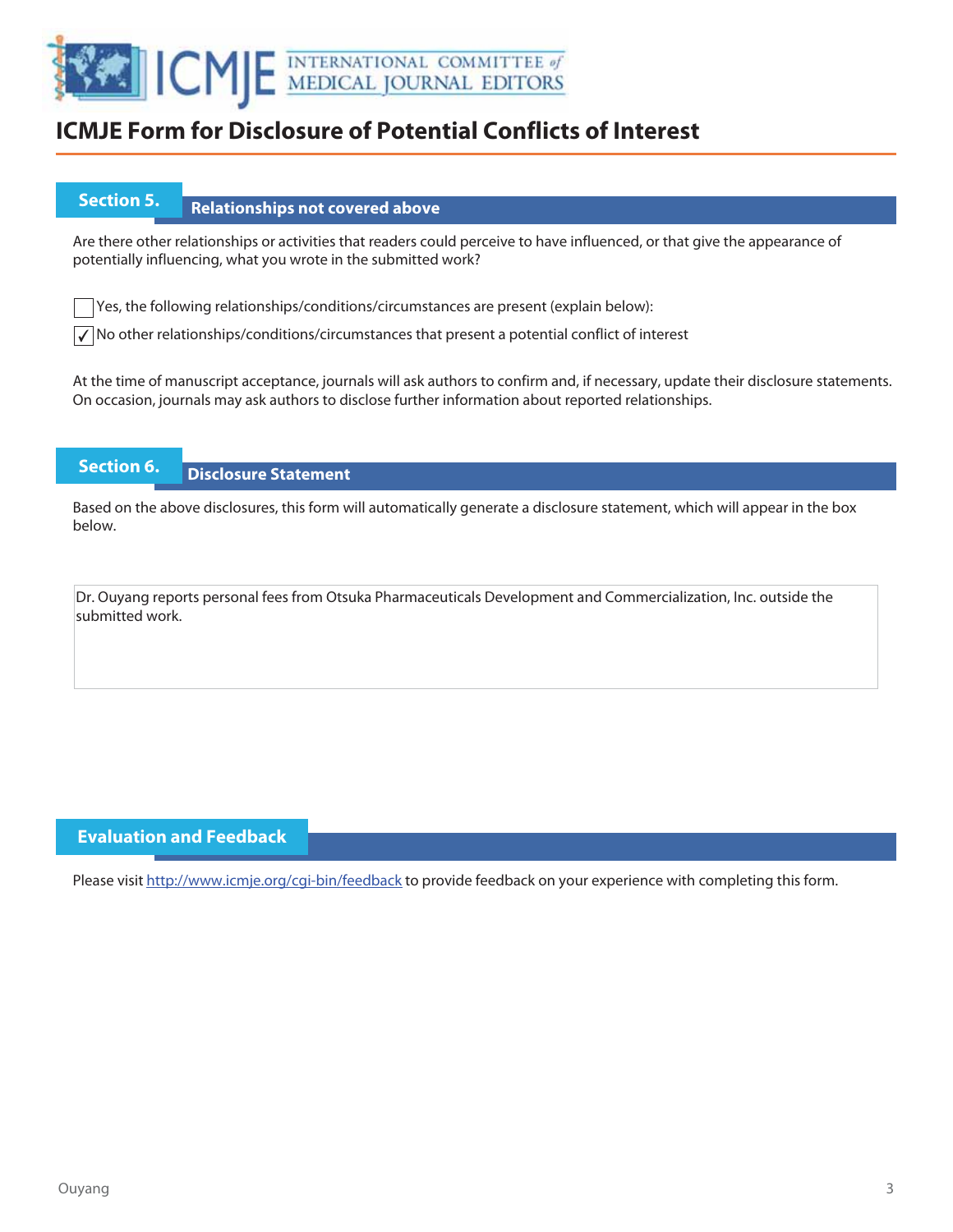

#### **Instructions**

 

> **The purpose of this form is to provide readers of your manuscript with information about your other interests that could influence how they receive and understand your work. The form is designed to be completed electronically and stored electronically. It contains programming that allows appropriate data display. Each author should submit a separate form and is responsible for the accuracy and completeness of the submitted information. The form is in six parts.**

#### **Identifying information. 1.**

#### **The work under consideration for publication. 2.**

This section asks for information about the work that you have submitted for publication. The time frame for this reporting is that of the work itself, from the initial conception and planning to the present. The requested information is about resources that you received, either directly or indirectly (via your institution), to enable you to complete the work. Checking "No" means that you did the work without receiving any financial support from any third party -- that is, the work was supported by funds from the same institution that pays your salary and that institution did not receive third-party funds with which to pay you. If you or your institution received funds from a third party to support the work, such as a government granting agency, charitable foundation or commercial sponsor, check "Yes".

#### **Relevant financial activities outside the submitted work. 3.**

This section asks about your financial relationships with entities in the bio-medical arena that could be perceived to influence, or that give the appearance of potentially influencing, what you wrote in the submitted work. You should disclose interactions with ANY entity that could be considered broadly relevant to the work. For example, if your article is about testing an epidermal growth factor receptor (EGFR) antagonist in lung cancer, you should report all associations with entities pursuing diagnostic or therapeutic strategies in cancer in general, not just in the area of EGFR or lung cancer.

Report all sources of revenue paid (or promised to be paid) directly to you or your institution on your behalf over the 36 months prior to submission of the work. This should include all monies from sources with relevance to the submitted work, not just monies from the entity that sponsored the research. Please note that your interactions with the work's sponsor that are outside the submitted work should also be listed here. If there is any question, it is usually better to disclose a relationship than not to do so.

 For grants you have received for work outside the submitted work, you should disclose support ONLY from entities that could be perceived to be affected financially by the published work, such as drug companies, or foundations supported by entities that could be perceived to have a financial stake in the outcome. Public funding sources, such as government agencies, charitable foundations or academic institutions, need not be disclosed. For example, if a government agency sponsored a study in which you have been involved and drugs were provided by a pharmaceutical company, you need only list the pharmaceutical company.

#### **Intellectual Property. 4.**

This section asks about patents and copyrights, whether pending, issued, licensed and/or receiving royalties.

#### **Relationships not covered above. 5.**

Use this section to report other relationships or activities that readers could perceive to have influenced, or that give the appearance of potentially influencing, what you wrote in the submitted work.

### **Definitions.**

**Entity:** government agency, foundation, commercial sponsor, academic institution, etc.

**Grant:** A grant from an entity, generally [but not always] paid to your organization

**Personal Fees:** Monies paid to you for services rendered, generally honoraria, royalties, or fees for consulting , lectures, speakers bureaus, expert testimony, employment, or other affiliations

**Non-Financial Support:** Examples include drugs/equipment supplied by the entity, travel paid by the entity, writing assistance, administrative support, etc**.**

**Other:** Anything not covered under the previous three boxes **Pending:** The patent has been filed but not issued **Issued:** The patent has been issued by the agency **Licensed:** The patent has been licensed to an entity, whether earning royalties or not **Royalties:** Funds are coming in to you or your institution due to your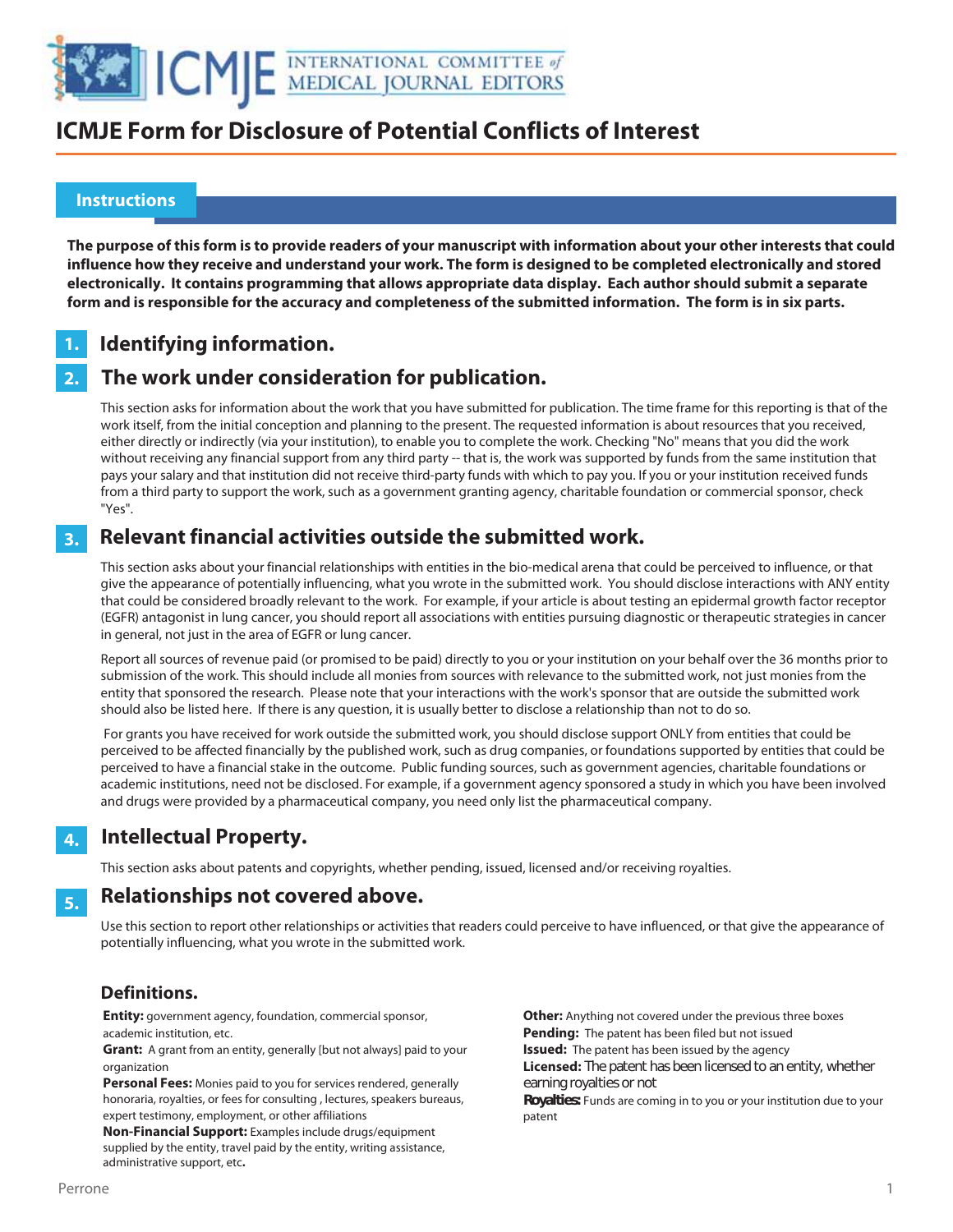

| <b>Section 1.</b><br><b>Identifying Information</b>                                          |                           |                                                      |  |
|----------------------------------------------------------------------------------------------|---------------------------|------------------------------------------------------|--|
| 1. Given Name (First Name)<br>2. Surname (Last Name)<br>Ronald<br>Perrone                    |                           | 3. Date<br>29-August-2017                            |  |
| 4. Are you the corresponding author?                                                         | No<br>Yes<br>$\checkmark$ | Corresponding Author's Name<br><b>Vicente Torres</b> |  |
| 5. Manuscript Title<br>Tolvaptan in Later-Stage Autosomal Dominant Polycystic Kidney Disease |                           |                                                      |  |
| 6. Manuscript Identifying Number (if you know it)<br>17-10030                                |                           |                                                      |  |

### **The Work Under Consideration for Publication**

Did you or your institution **at any time** receive payment or services from a third party (government, commercial, private foundation, etc.) for any aspect of the submitted work (including but not limited to grants, data monitoring board, study design, manuscript preparation, statistical analysis, etc.)?

Are there any relevant conflicts of interest?  $\sqrt{\sqrt{2}}$  Yes  $\sqrt{\sqrt{2}}$  No

| If yes, please fill out the appropriate information below. If you have more than one entity press the "ADD" button to add a row. |  |
|----------------------------------------------------------------------------------------------------------------------------------|--|
| Excess rows can be removed by pressing the "X" button.                                                                           |  |

| <b>Name of Institution/Company</b> | Fees <sup>5</sup> | Grant? Personal Non-Financial Other?<br>Support <sup>:</sup> | <b>Comments</b>                                |  |
|------------------------------------|-------------------|--------------------------------------------------------------|------------------------------------------------|--|
| Otsuka                             |                   |                                                              | Member of Steering Committee for<br>this trial |  |

### **Relevant financial activities outside the submitted work. Section 3. Relevant financial activities outset**

Place a check in the appropriate boxes in the table to indicate whether you have financial relationships (regardless of amount of compensation) with entities as described in the instructions. Use one line for each entity; add as many lines as you need by clicking the "Add +" box. You should report relationships that were **present during the 36 months prior to publication**.

Are there any relevant conflicts of interest?  $\sqrt{\sqrt{S}}$  Yes  $\Box$  No

If yes, please fill out the appropriate information below.

| <b>Name of Entity</b> | Fees <sup>?</sup> | Grant? Personal Non-Financial<br>Support <sup>2</sup> | $ $ Other ? | <b>Comments</b> |  |
|-----------------------|-------------------|-------------------------------------------------------|-------------|-----------------|--|
| Sanofi-Genzyme        |                   |                                                       |             | Consulting      |  |
| Regulus               |                   |                                                       |             | Consulting      |  |
| Mitsubishi-Tanabe     |                   |                                                       |             | Consulting      |  |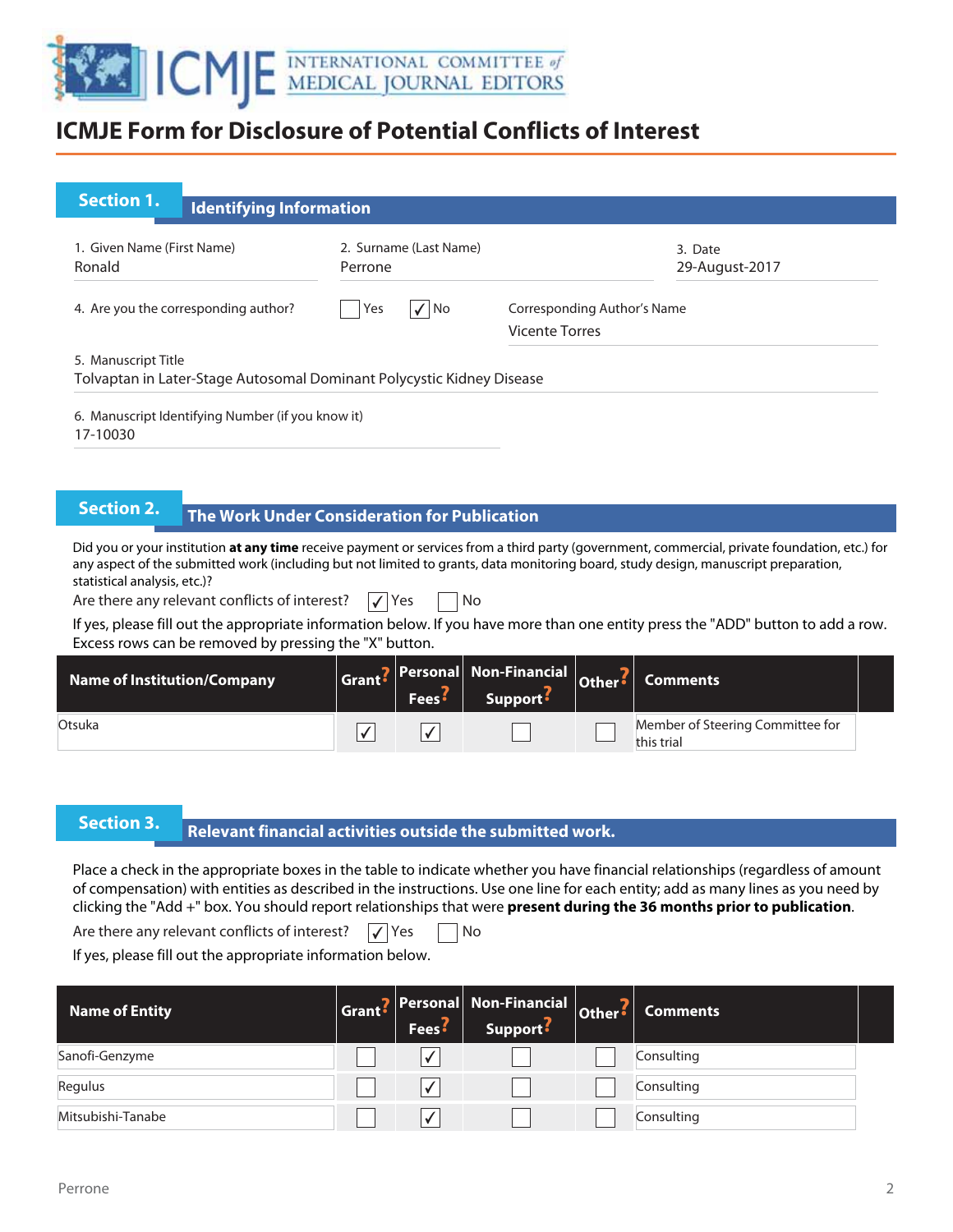

| <b>Name of Entity</b> | <b>Fees</b> | Grant? Personal Non-Financial Other?<br>Support <sup>:</sup> | <b>Comments</b> |  |
|-----------------------|-------------|--------------------------------------------------------------|-----------------|--|
| Palladiobio           |             |                                                              | Consulting      |  |
| <b>Vertex</b>         |             |                                                              | Consulting      |  |

# **Intellectual Property -- Patents & Copyrights**

Do you have any patents, whether planned, pending or issued, broadly relevant to the work?  $\Box$  Yes  $\Box$  No

### **Section 5.** Relationships not covered above

Are there other relationships or activities that readers could perceive to have influenced, or that give the appearance of potentially influencing, what you wrote in the submitted work?

Yes, the following relationships/conditions/circumstances are present (explain below):

 $\sqrt{\ }$  No other relationships/conditions/circumstances that present a potential conflict of interest

At the time of manuscript acceptance, journals will ask authors to confirm and, if necessary, update their disclosure statements. On occasion, journals may ask authors to disclose further information about reported relationships.

### **Section 6. Disclosure Statement**

Based on the above disclosures, this form will automatically generate a disclosure statement, which will appear in the box below.

Dr. Perrone reports grants and personal fees from Otsuka during the conduct of the study; personal fees from Sanofi-Genzyme, personal fees from Regulus, personal fees from Mitsubishi-Tanabe, personal fees from Palladiobio, and personal fees from Vertex outside the submitted work.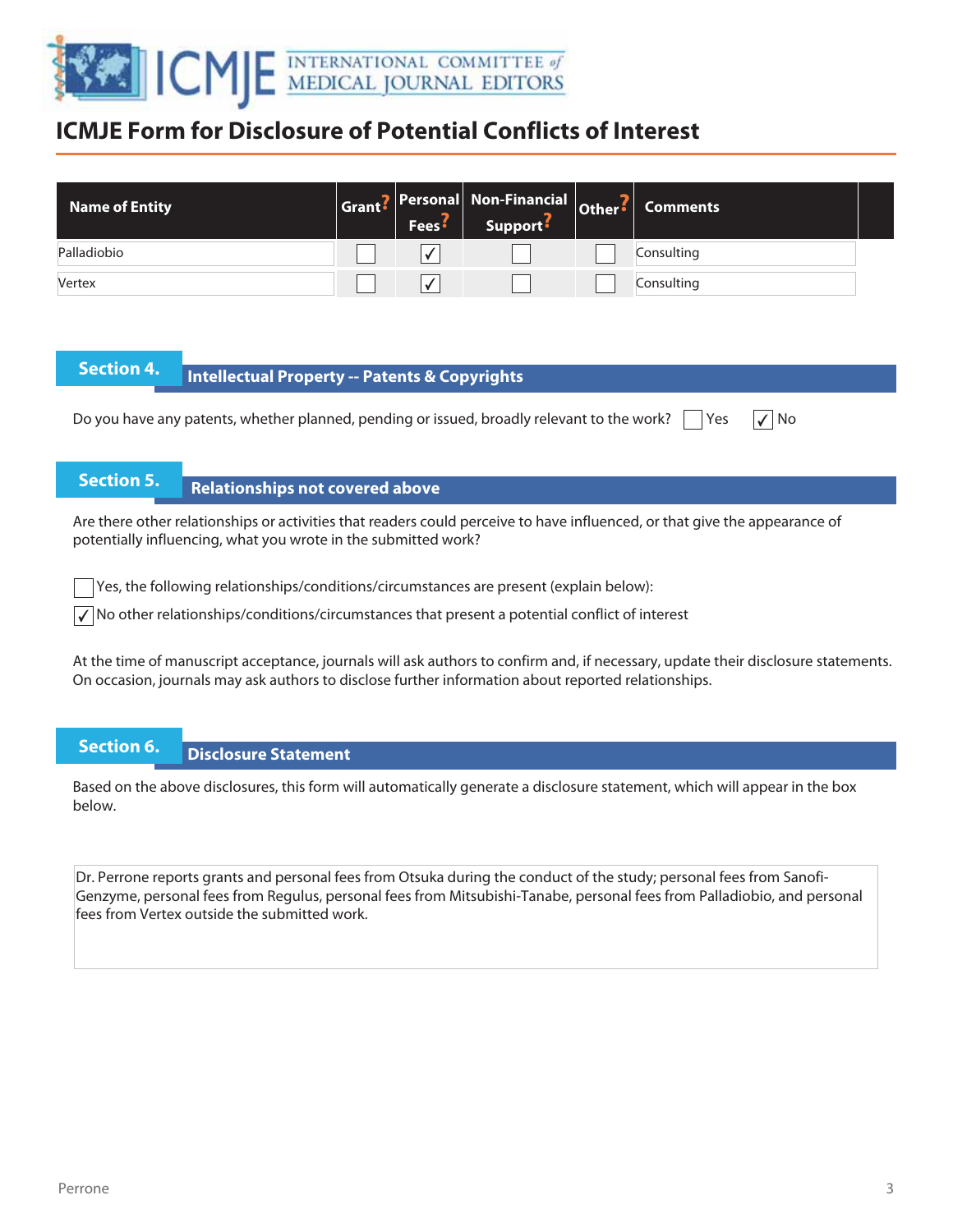

**Evaluation and Feedback**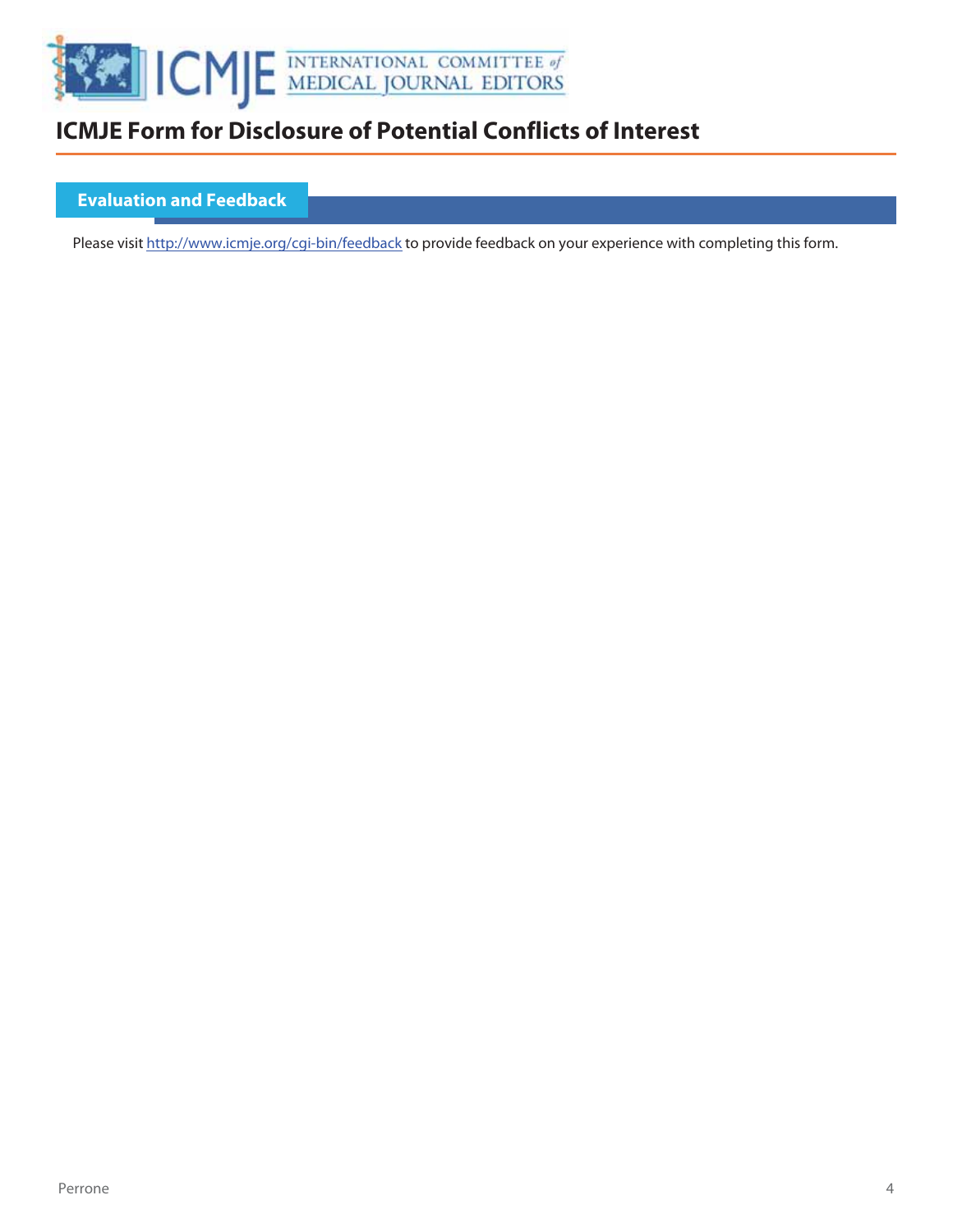

#### **Instructions**

 

> **The purpose of this form is to provide readers of your manuscript with information about your other interests that could influence how they receive and understand your work. The form is designed to be completed electronically and stored electronically. It contains programming that allows appropriate data display. Each author should submit a separate form and is responsible for the accuracy and completeness of the submitted information. The form is in six parts.**

#### **Identifying information. 1.**

#### **The work under consideration for publication. 2.**

This section asks for information about the work that you have submitted for publication. The time frame for this reporting is that of the work itself, from the initial conception and planning to the present. The requested information is about resources that you received, either directly or indirectly (via your institution), to enable you to complete the work. Checking "No" means that you did the work without receiving any financial support from any third party -- that is, the work was supported by funds from the same institution that pays your salary and that institution did not receive third-party funds with which to pay you. If you or your institution received funds from a third party to support the work, such as a government granting agency, charitable foundation or commercial sponsor, check "Yes".

#### **Relevant financial activities outside the submitted work. 3.**

This section asks about your financial relationships with entities in the bio-medical arena that could be perceived to influence, or that give the appearance of potentially influencing, what you wrote in the submitted work. You should disclose interactions with ANY entity that could be considered broadly relevant to the work. For example, if your article is about testing an epidermal growth factor receptor (EGFR) antagonist in lung cancer, you should report all associations with entities pursuing diagnostic or therapeutic strategies in cancer in general, not just in the area of EGFR or lung cancer.

Report all sources of revenue paid (or promised to be paid) directly to you or your institution on your behalf over the 36 months prior to submission of the work. This should include all monies from sources with relevance to the submitted work, not just monies from the entity that sponsored the research. Please note that your interactions with the work's sponsor that are outside the submitted work should also be listed here. If there is any question, it is usually better to disclose a relationship than not to do so.

 For grants you have received for work outside the submitted work, you should disclose support ONLY from entities that could be perceived to be affected financially by the published work, such as drug companies, or foundations supported by entities that could be perceived to have a financial stake in the outcome. Public funding sources, such as government agencies, charitable foundations or academic institutions, need not be disclosed. For example, if a government agency sponsored a study in which you have been involved and drugs were provided by a pharmaceutical company, you need only list the pharmaceutical company.

#### **Intellectual Property. 4.**

This section asks about patents and copyrights, whether pending, issued, licensed and/or receiving royalties.

#### **Relationships not covered above. 5.**

Use this section to report other relationships or activities that readers could perceive to have influenced, or that give the appearance of potentially influencing, what you wrote in the submitted work.

### **Definitions.**

**Entity:** government agency, foundation, commercial sponsor, academic institution, etc.

**Grant:** A grant from an entity, generally [but not always] paid to your organization

**Personal Fees:** Monies paid to you for services rendered, generally honoraria, royalties, or fees for consulting , lectures, speakers bureaus, expert testimony, employment, or other affiliations

**Non-Financial Support:** Examples include drugs/equipment supplied by the entity, travel paid by the entity, writing assistance, administrative support, etc**.**

**Other:** Anything not covered under the previous three boxes **Pending:** The patent has been filed but not issued **Issued:** The patent has been issued by the agency **Licensed:** The patent has been licensed to an entity, whether earning royalties or not **Royalties:** Funds are coming in to you or your institution due to your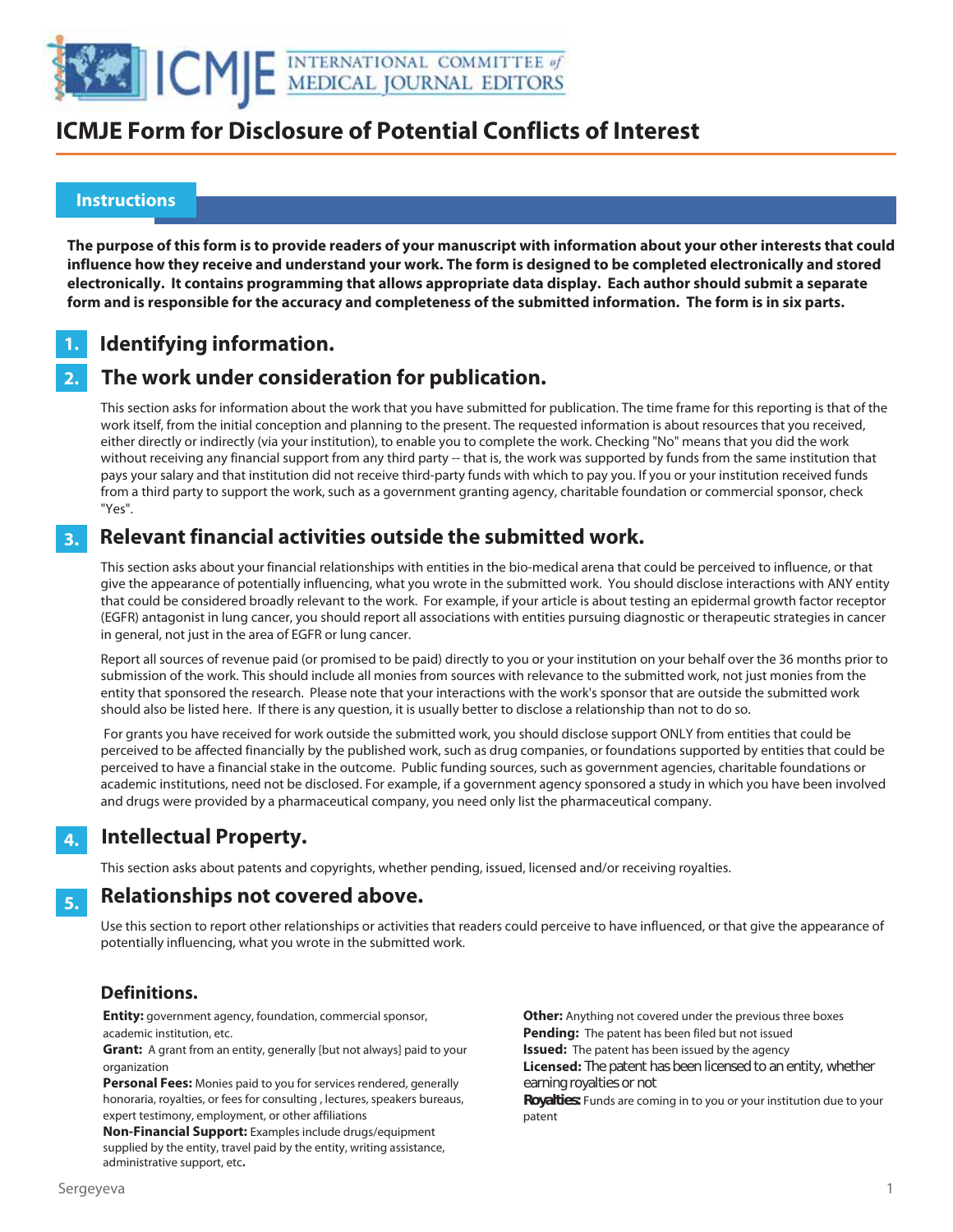

| <b>Section 1.</b>                    | <b>Identifying Information</b>                    |                                                                       |                                                      |
|--------------------------------------|---------------------------------------------------|-----------------------------------------------------------------------|------------------------------------------------------|
| 1. Given Name (First Name)<br>Olga   |                                                   | 2. Surname (Last Name)<br>Sergeyeva                                   | 3. Date<br>05-September-2017                         |
| 4. Are you the corresponding author? |                                                   | $\sqrt{ NQ}$<br>Yes                                                   | Corresponding Author's Name<br><b>Vicente Torres</b> |
| 5. Manuscript Title                  |                                                   | Tolvaptan in Later-Stage Autosomal Dominant Polycystic Kidney Disease |                                                      |
| 17-10030                             | 6. Manuscript Identifying Number (if you know it) |                                                                       |                                                      |

**The Work Under Consideration for Publication** 

Did you or your institution **at any time** receive payment or services from a third party (government, commercial, private foundation, etc.) for any aspect of the submitted work (including but not limited to grants, data monitoring board, study design, manuscript preparation, statistical analysis, etc.)?

Are there any relevant conflicts of interest?  $\Box$  Yes  $\Box$  No

### **Relevant financial activities outside the submitted work. Section 3. Relevant financial activities outset**

Place a check in the appropriate boxes in the table to indicate whether you have financial relationships (regardless of amount of compensation) with entities as described in the instructions. Use one line for each entity; add as many lines as you need by clicking the "Add +" box. You should report relationships that were **present during the 36 months prior to publication**.

Are there any relevant conflicts of interest?  $\sqrt{\ }$  Yes  $\Box$  No

If yes, please fill out the appropriate information below.

| Name of Entity                                                    | <b>Fees</b> | Grant? Personal Non-Financial Other?<br>Support <sup>:</sup> | <b>Comments</b>                                        |  |
|-------------------------------------------------------------------|-------------|--------------------------------------------------------------|--------------------------------------------------------|--|
| Otsuka Pharmaceuticals Development and<br>Commercialization, Inc. |             |                                                              | I am an employee of and receive<br>salary and benefits |  |

**Intellectual Property -- Patents & Copyrights**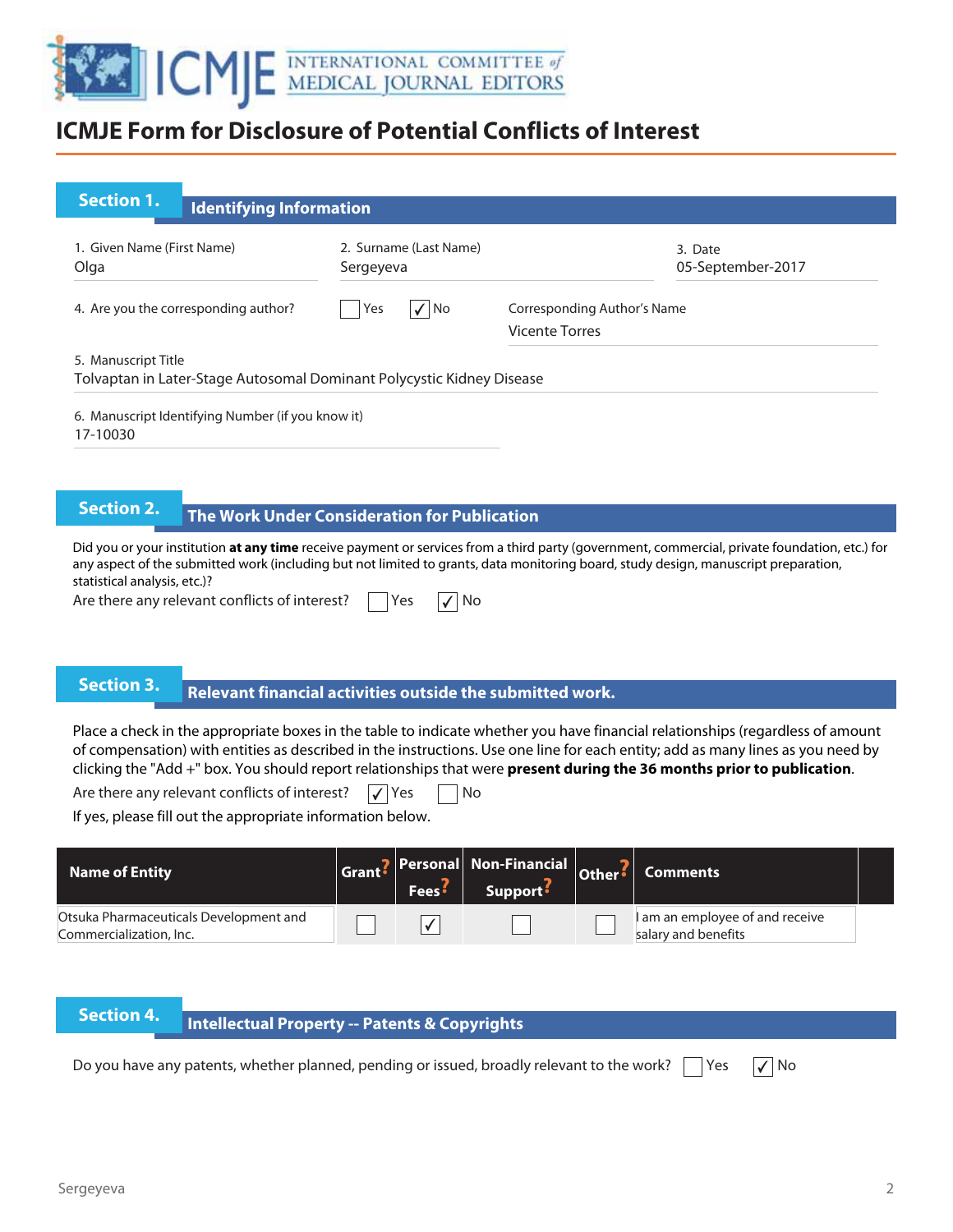

### **Section 5.** Relationships not covered above

Are there other relationships or activities that readers could perceive to have influenced, or that give the appearance of potentially influencing, what you wrote in the submitted work?

Yes, the following relationships/conditions/circumstances are present (explain below):

 $\sqrt{\ }$  No other relationships/conditions/circumstances that present a potential conflict of interest

At the time of manuscript acceptance, journals will ask authors to confirm and, if necessary, update their disclosure statements. On occasion, journals may ask authors to disclose further information about reported relationships.

### **Section 6. Disclosure Statement**

Based on the above disclosures, this form will automatically generate a disclosure statement, which will appear in the box below.

Dr. Sergeyeva reports personal fees from Otsuka Pharmaceuticals Development and Commercialization, Inc. outside the submitted work.

### **Evaluation and Feedback**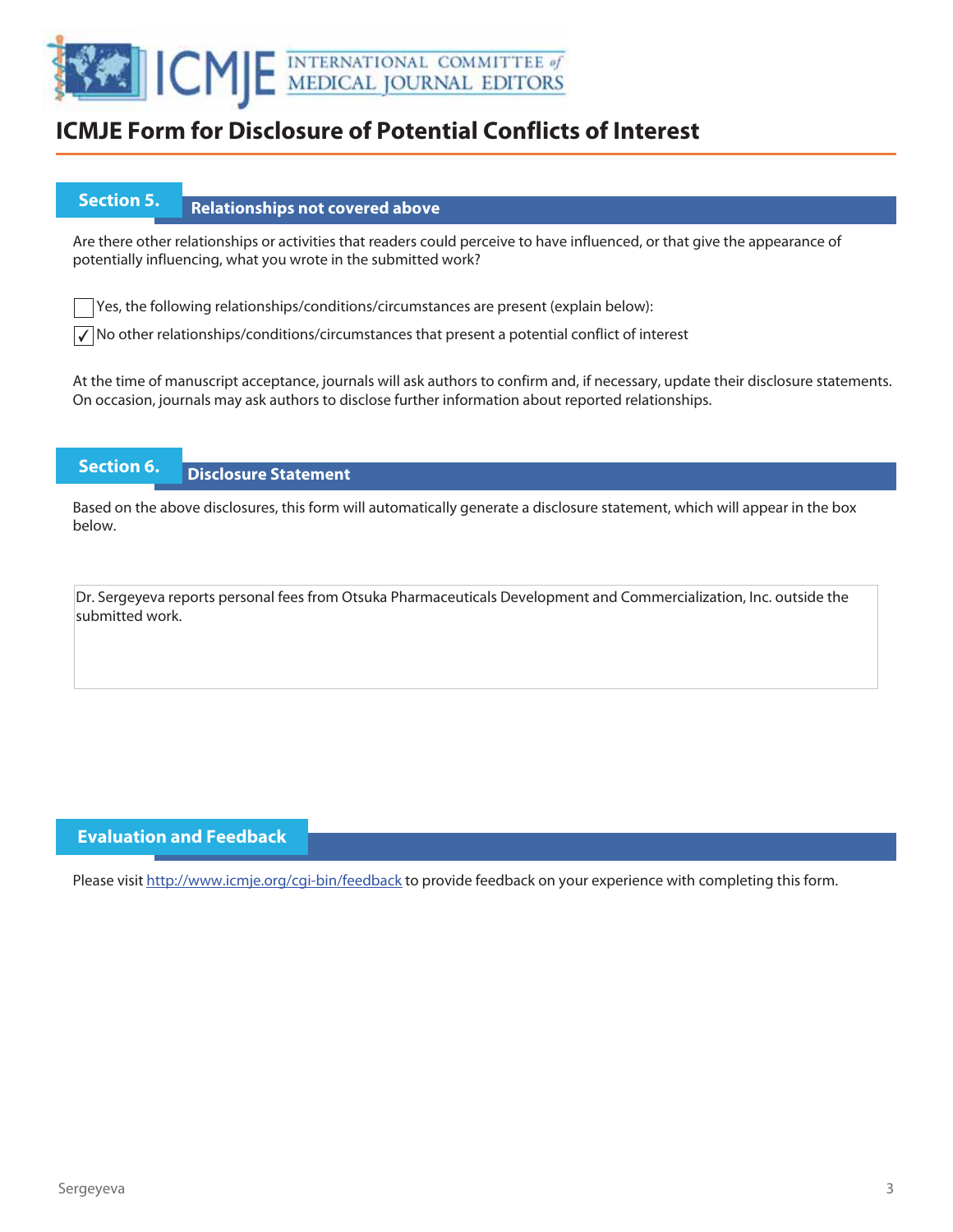

#### **Instructions**

 

> **The purpose of this form is to provide readers of your manuscript with information about your other interests that could influence how they receive and understand your work. The form is designed to be completed electronically and stored electronically. It contains programming that allows appropriate data display. Each author should submit a separate form and is responsible for the accuracy and completeness of the submitted information. The form is in six parts.**

#### **Identifying information. 1.**

#### **The work under consideration for publication. 2.**

This section asks for information about the work that you have submitted for publication. The time frame for this reporting is that of the work itself, from the initial conception and planning to the present. The requested information is about resources that you received, either directly or indirectly (via your institution), to enable you to complete the work. Checking "No" means that you did the work without receiving any financial support from any third party -- that is, the work was supported by funds from the same institution that pays your salary and that institution did not receive third-party funds with which to pay you. If you or your institution received funds from a third party to support the work, such as a government granting agency, charitable foundation or commercial sponsor, check "Yes".

#### **Relevant financial activities outside the submitted work. 3.**

This section asks about your financial relationships with entities in the bio-medical arena that could be perceived to influence, or that give the appearance of potentially influencing, what you wrote in the submitted work. You should disclose interactions with ANY entity that could be considered broadly relevant to the work. For example, if your article is about testing an epidermal growth factor receptor (EGFR) antagonist in lung cancer, you should report all associations with entities pursuing diagnostic or therapeutic strategies in cancer in general, not just in the area of EGFR or lung cancer.

Report all sources of revenue paid (or promised to be paid) directly to you or your institution on your behalf over the 36 months prior to submission of the work. This should include all monies from sources with relevance to the submitted work, not just monies from the entity that sponsored the research. Please note that your interactions with the work's sponsor that are outside the submitted work should also be listed here. If there is any question, it is usually better to disclose a relationship than not to do so.

 For grants you have received for work outside the submitted work, you should disclose support ONLY from entities that could be perceived to be affected financially by the published work, such as drug companies, or foundations supported by entities that could be perceived to have a financial stake in the outcome. Public funding sources, such as government agencies, charitable foundations or academic institutions, need not be disclosed. For example, if a government agency sponsored a study in which you have been involved and drugs were provided by a pharmaceutical company, you need only list the pharmaceutical company.

#### **Intellectual Property. 4.**

This section asks about patents and copyrights, whether pending, issued, licensed and/or receiving royalties.

#### **Relationships not covered above. 5.**

Use this section to report other relationships or activities that readers could perceive to have influenced, or that give the appearance of potentially influencing, what you wrote in the submitted work.

### **Definitions.**

**Entity:** government agency, foundation, commercial sponsor, academic institution, etc.

**Grant:** A grant from an entity, generally [but not always] paid to your organization

**Personal Fees:** Monies paid to you for services rendered, generally honoraria, royalties, or fees for consulting , lectures, speakers bureaus, expert testimony, employment, or other affiliations

**Non-Financial Support:** Examples include drugs/equipment supplied by the entity, travel paid by the entity, writing assistance, administrative support, etc**.**

**Other:** Anything not covered under the previous three boxes **Pending:** The patent has been filed but not issued **Issued:** The patent has been issued by the agency **Licensed:** The patent has been licensed to an entity, whether earning royalties or not **Royalties:** Funds are coming in to you or your institution due to your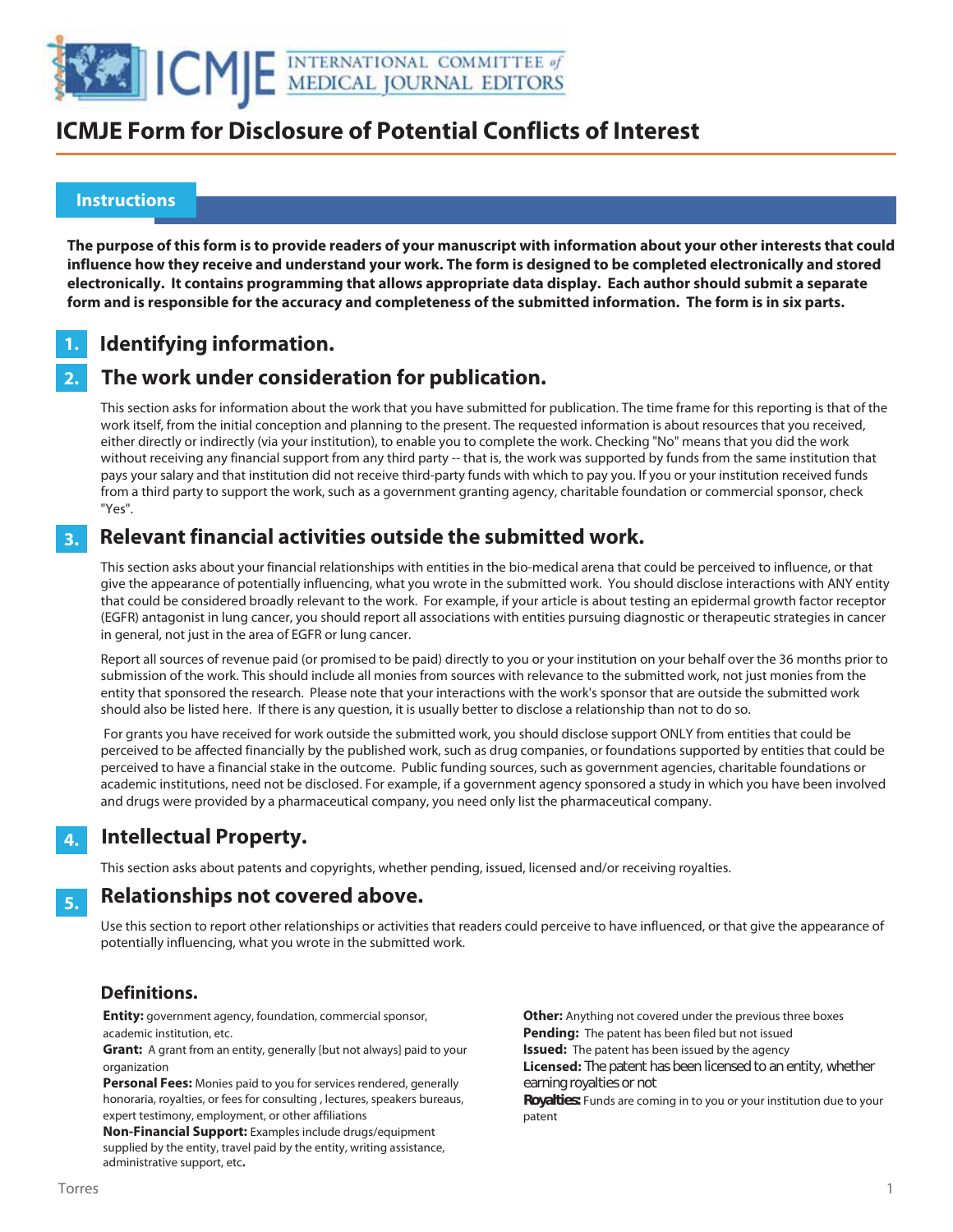

| <b>Section 1.</b>                                 | <b>Identifying Information</b>                                        |                           |
|---------------------------------------------------|-----------------------------------------------------------------------|---------------------------|
| 1. Given Name (First Name)<br>Vicente             | 2. Surname (Last Name)<br><b>Torres</b>                               | 3. Date<br>29-August-2017 |
| 4. Are you the corresponding author?              | $\sqrt{Y}$ es<br>No                                                   |                           |
| 5. Manuscript Title                               | Tolvaptan in Later-Stage Autosomal Dominant Polycystic Kidney Disease |                           |
| 6. Manuscript Identifying Number (if you know it) |                                                                       |                           |

17-10030

### **The Work Under Consideration for Publication**

Did you or your institution **at any time** receive payment or services from a third party (government, commercial, private foundation, etc.) for any aspect of the submitted work (including but not limited to grants, data monitoring board, study design, manuscript preparation, statistical analysis, etc.)?

Are there any relevant conflicts of interest?  $\sqrt{\phantom{a}}$  Yes  $\Box$  No

If yes, please fill out the appropriate information below. If you have more than one entity press the "ADD" button to add a row. Excess rows can be removed by pressing the "X" button.

| <b>Name of Institution/Company</b> | Grant? | <b>Fees</b> : | Personal  Non-Financial  <br>Support - | Other <sup>5</sup> | <b>Comments</b>                                                                                                                                                                                                                                                                                                              |  |
|------------------------------------|--------|---------------|----------------------------------------|--------------------|------------------------------------------------------------------------------------------------------------------------------------------------------------------------------------------------------------------------------------------------------------------------------------------------------------------------------|--|
| Otsuka                             |        |               |                                        |                    | Support of investigator and study<br>coordinator time and for patient<br>related expenses, travel expenses to<br>attend the meetings of the Steering<br>Committee and the IDMC, and<br>payments to Mayo Clinic for the time<br>spent in meetings of the Steering<br>Committee or IDMC, all related to the<br>clinical trial. |  |

### **Relevant financial activities outside the submitted work. Section 3. Relevant financial activities outset**

Place a check in the appropriate boxes in the table to indicate whether you have financial relationships (regardless of amount of compensation) with entities as described in the instructions. Use one line for each entity; add as many lines as you need by clicking the "Add +" box. You should report relationships that were **present during the 36 months prior to publication**.

Are there any relevant conflicts of interest?  $\sqrt{\sqrt{2}}$  Yes  $\sqrt{2}$  No

If yes, please fill out the appropriate information below.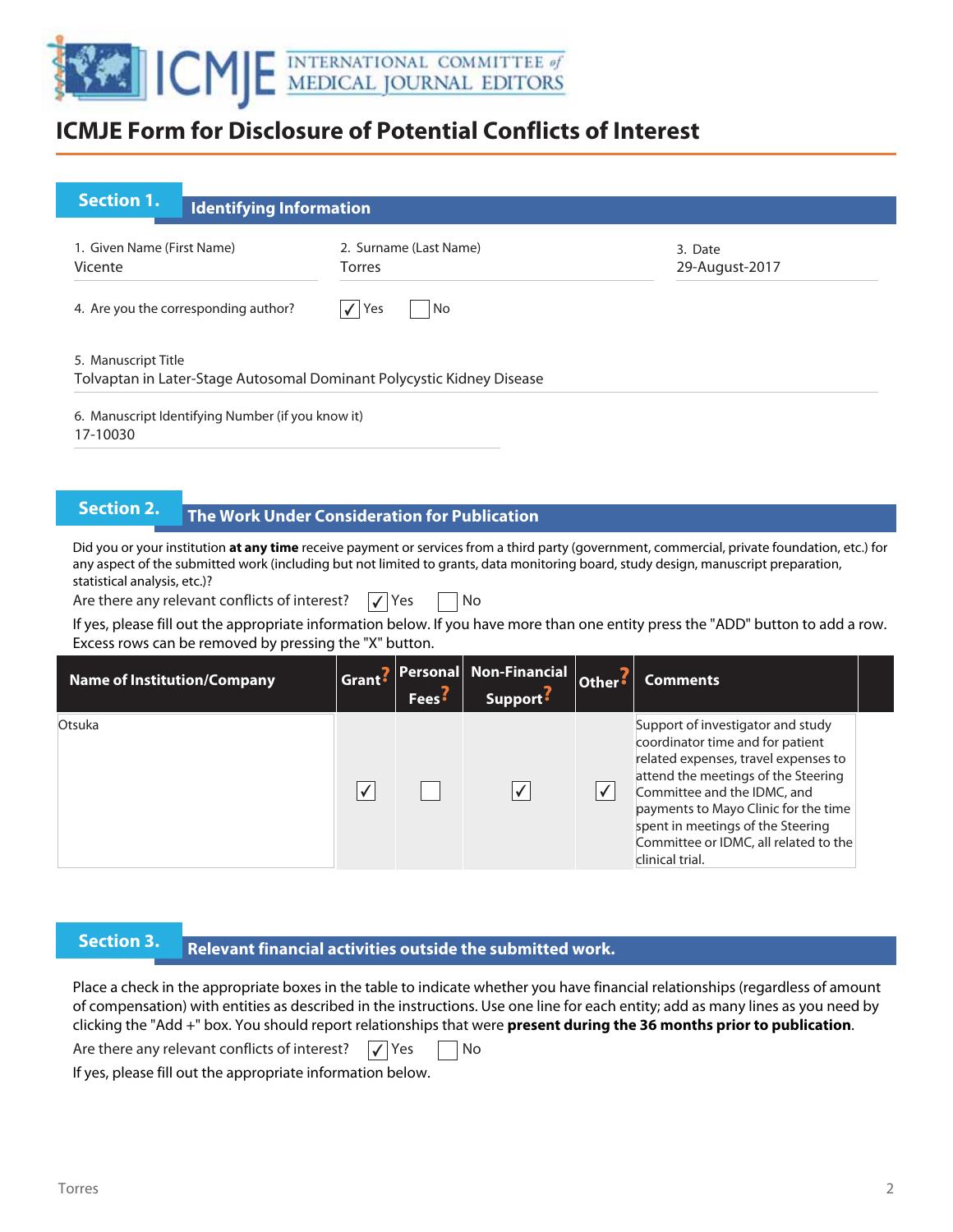

| <b>Name of Entity</b> | Grant <sup>?</sup>   | <b>Fees</b> | Personal   Non-Financial<br>Support <sup>:</sup> | Other <sup>:</sup> | <b>Comments</b>                                                                                                                                                                                                                                                                                                                |  |
|-----------------------|----------------------|-------------|--------------------------------------------------|--------------------|--------------------------------------------------------------------------------------------------------------------------------------------------------------------------------------------------------------------------------------------------------------------------------------------------------------------------------|--|
| Otsuka                | $\blacktriangledown$ |             |                                                  |                    | Support of investigator and study<br>coordinator time and for patient<br>related expenses for other clinical<br>trials of tolvaptan in ADPKD (TEMPO<br>4:4 to evaluate long-term safety and<br>efficacy) and grant to develop<br>models to predict renal functional<br>decline in ADPKD including<br>advanced imaging analysis |  |
| Vertex                |                      |             | $\checkmark$                                     | $\checkmark$       | Payment to Mayo Clinic for time<br>attending and presenting at a PKD<br>Symposium organized by Vertex and<br>travel expenses to attend this<br>meeting.                                                                                                                                                                        |  |
| Palladio              | $\checkmark$         |             |                                                  |                    | Effect of lixivaptan in the PCK rat, an<br>animal model of polycystic kidney<br>disease                                                                                                                                                                                                                                        |  |
| <b>UptoDate</b>       |                      |             |                                                  |                    | For contributions to the PKD and TSC<br>sections                                                                                                                                                                                                                                                                               |  |

### **Intellectual Property -- Patents & Copyrights**

Do you have any patents, whether planned, pending or issued, broadly relevant to the work?  $\Box$  Yes  $\Box$  No

|--|--|--|--|

### **Section 5.** Relationships not covered above

Are there other relationships or activities that readers could perceive to have influenced, or that give the appearance of potentially influencing, what you wrote in the submitted work?

Yes, the following relationships/conditions/circumstances are present (explain below):

 $\sqrt{\sqrt{}}$  No other relationships/conditions/circumstances that present a potential conflict of interest

At the time of manuscript acceptance, journals will ask authors to confirm and, if necessary, update their disclosure statements. On occasion, journals may ask authors to disclose further information about reported relationships.